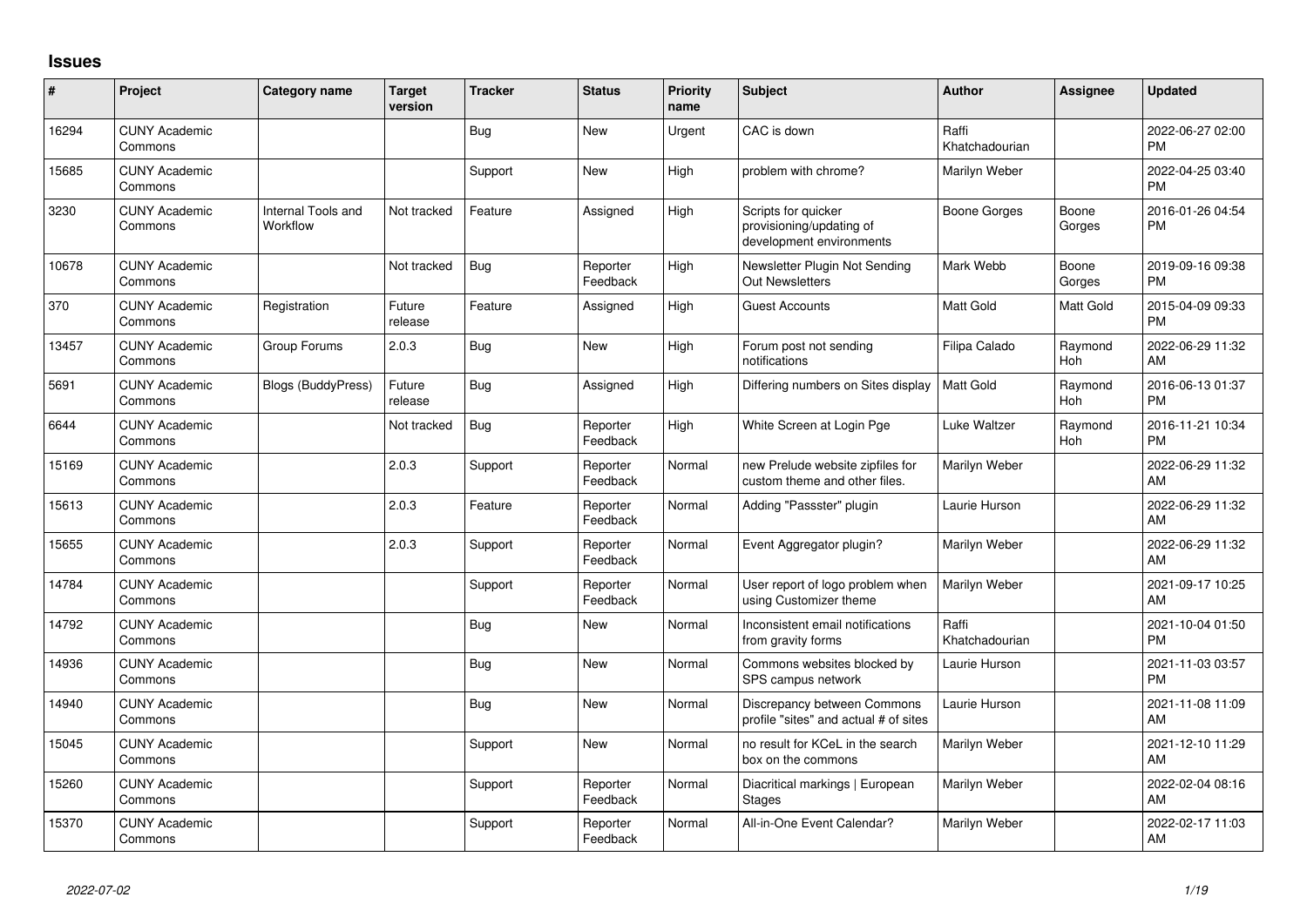| #     | Project                         | <b>Category name</b>       | <b>Target</b><br>version | <b>Tracker</b> | <b>Status</b>        | Priority<br>name | <b>Subject</b>                                                                                               | <b>Author</b>           | Assignee | <b>Updated</b>                |
|-------|---------------------------------|----------------------------|--------------------------|----------------|----------------------|------------------|--------------------------------------------------------------------------------------------------------------|-------------------------|----------|-------------------------------|
| 15565 | <b>CUNY Academic</b><br>Commons |                            |                          | Support        | New                  | Normal           | Events - send updates to an email<br>listserv                                                                | Marilyn Weber           |          | 2022-03-10 01:06<br><b>PM</b> |
| 15757 | <b>CUNY Academic</b><br>Commons |                            |                          | Bug            | New                  | Normal           | Members # do not match                                                                                       | Laurie Hurson           |          | 2022-03-30 04:52<br><b>PM</b> |
| 16099 | <b>CUNY Academic</b><br>Commons |                            |                          | Support        | Reporter<br>Feedback | Normal           | request for Newsletter Glue                                                                                  | Marilyn Weber           |          | 2022-05-13 12:14<br><b>PM</b> |
| 16255 | <b>CUNY Academic</b><br>Commons | WordPress (misc)           |                          | Bug            | New                  | Normal           | Need to define 'MULTISITE'<br>constant in wp-config.php                                                      | Raymond Hoh             |          | 2022-06-19 09:31<br>AM        |
| 16290 | <b>CUNY Academic</b><br>Commons |                            |                          | Feature        | Reporter<br>Feedback | Normal           | Add Table Of Contents Block<br>plug-in                                                                       | Raffi<br>Khatchadourian |          | 2022-06-24 10:26<br>AM        |
| 16314 | <b>CUNY Academic</b><br>Commons | <b>WordPress Plugins</b>   |                          | Feature        | <b>New</b>           | Normal           | Install Multicollab plug-in?                                                                                 | Raffi<br>Khatchadourian |          | 2022-06-29 03:44<br><b>PM</b> |
| 16318 | <b>CUNY Academic</b><br>Commons |                            |                          | Bug            | <b>New</b>           | Normal           | Unable to Access block editor or<br>embed YouTube videos in new<br>pages, in one site only                   | <b>Syelle Graves</b>    |          | 2022-07-01 06:53<br><b>PM</b> |
| 364   | <b>CUNY Academic</b><br>Commons | <b>WordPress Plugins</b>   | Future<br>release        | Feature        | New                  | Normal           | <b>Bulletin Board</b>                                                                                        | <b>Matt Gold</b>        |          | 2015-01-05 08:50<br><b>PM</b> |
| 5199  | <b>CUNY Academic</b><br>Commons | Social Paper               | Future<br>release        | Feature        | <b>New</b>           | Normal           | add tables to the SP editor                                                                                  | Marilyn Weber           |          | 2016-10-24 11:27<br>AM        |
| 5205  | <b>CUNY Academic</b><br>Commons | Social Paper               | Future<br>release        | Feature        | <b>New</b>           | Normal           | Social Paper folders                                                                                         | Marilyn Weber           |          | 2016-02-11 10:24<br><b>PM</b> |
| 5488  | <b>CUNY Academic</b><br>Commons | Social Paper               | Future<br>release        | Bug            | New                  | Normal           | Add a "last edited by" field to<br>Social Paper group directories                                            | Boone Gorges            |          | 2016-04-21 10:05<br><b>PM</b> |
| 5489  | <b>CUNY Academic</b><br>Commons | Social Paper               | Future<br>release        | Feature        | <b>New</b>           | Normal           | Asc/desc sorting for Social Paper<br>directories                                                             | Boone Gorges            |          | 2016-04-21 10:06<br><b>PM</b> |
| 5992  | <b>CUNY Academic</b><br>Commons | <b>Email Notifications</b> | Future<br>release        | Feature        | <b>New</b>           | Normal           | Changing the From line of<br>autogenerated blog emails                                                       | Marilyn Weber           |          | 2018-09-27 05:19<br><b>PM</b> |
| 6332  | <b>CUNY Academic</b><br>Commons | WordPress (misc)           | Future<br>release        | Feature        | New                  | Normal           | Allow uploaded files to be marked<br>as private in an ad hoc way                                             | <b>Boone Gorges</b>     |          | 2016-10-17 11:41<br><b>PM</b> |
| 6755  | <b>CUNY Academic</b><br>Commons | WordPress (misc)           | Future<br>release        | <b>Bug</b>     | <b>New</b>           | Normal           | Cannot Deactivate Plugin                                                                                     | Laura Kane              |          | 2016-11-16 01:12<br><b>PM</b> |
| 9720  | <b>CUNY Academic</b><br>Commons | Authentication             | Future<br>release        | Feature        | <b>New</b>           | Normal           | The Commons should be an<br>oAuth provider                                                                   | Boone Gorges            |          | 2019-03-01 02:04<br><b>PM</b> |
| 10380 | <b>CUNY Academic</b><br>Commons | WordPress (misc)           | Future<br>release        | Feature        | In Progress          | Normal           | Remove blacklisted plugins                                                                                   | Boone Gorges            |          | 2022-04-26 12:00<br><b>PM</b> |
| 11024 | <b>CUNY Academic</b><br>Commons | WordPress (misc)           | Future<br>release        | <b>Bug</b>     | New                  | Normal           | Subsites should not show "you<br>should update your .htaccess<br>now" notice after permalink setting<br>save | <b>Boone Gorges</b>     |          | 2019-01-28 01:35<br><b>PM</b> |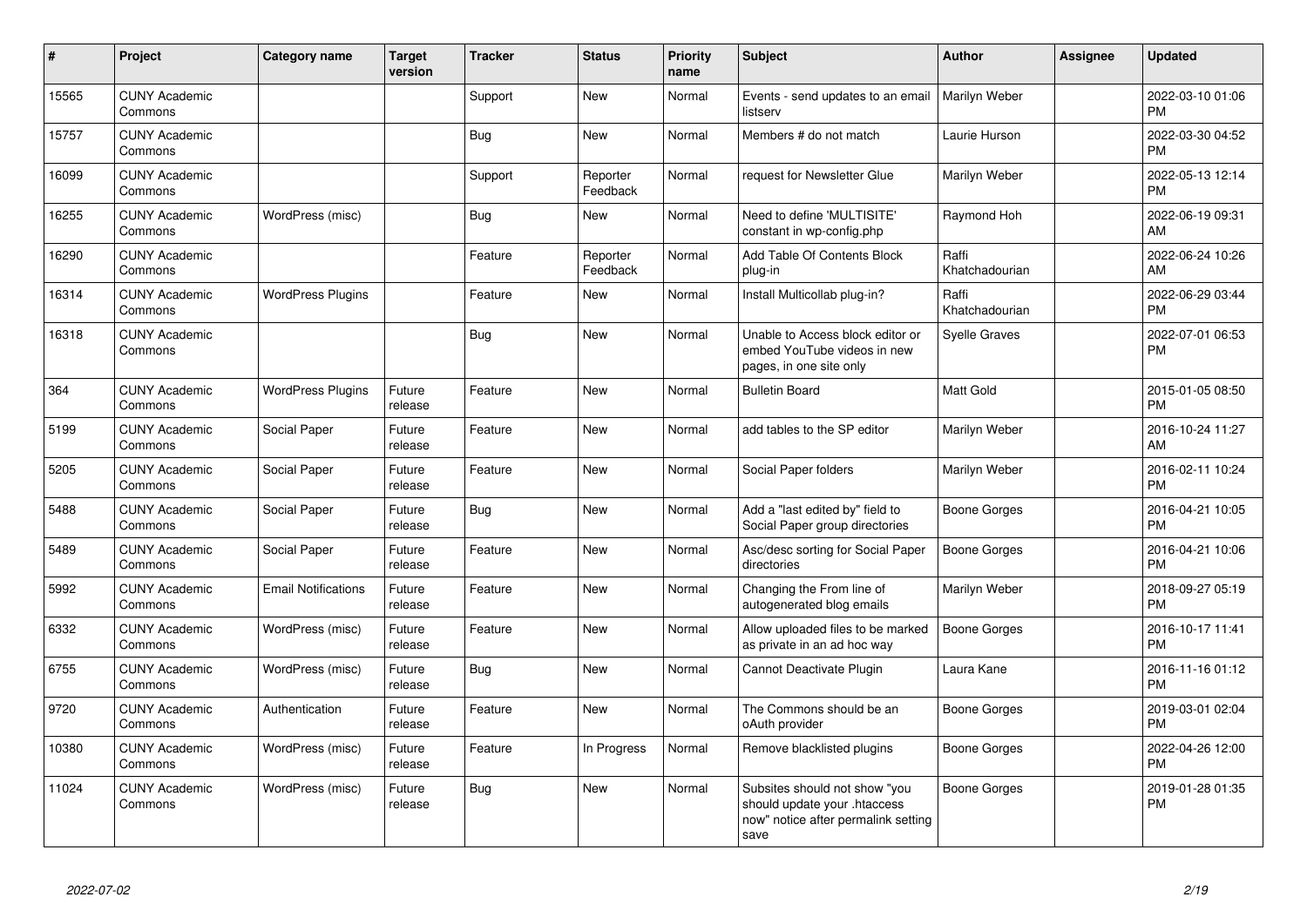| #     | Project                         | <b>Category name</b>     | <b>Target</b><br>version | <b>Tracker</b> | <b>Status</b>        | <b>Priority</b><br>name | <b>Subject</b>                                                    | <b>Author</b>           | Assignee | <b>Updated</b>                |
|-------|---------------------------------|--------------------------|--------------------------|----------------|----------------------|-------------------------|-------------------------------------------------------------------|-------------------------|----------|-------------------------------|
| 11131 | <b>CUNY Academic</b><br>Commons |                          | Future<br>release        | Feature        | Reporter<br>Feedback | Normal                  | <b>Image Annotation Plugins</b>                                   | Laurie Hurson           |          | 2019-02-26 11:33<br>AM        |
| 11392 | <b>CUNY Academic</b><br>Commons |                          | Future<br>release        | Bug            | <b>New</b>           | Normal                  | Migrate users away from<br><b>StatPress</b>                       | <b>Boone Gorges</b>     |          | 2019-04-23 03:53<br><b>PM</b> |
| 11788 | <b>CUNY Academic</b><br>Commons | <b>WordPress Plugins</b> | Future<br>release        | Support        | Reporter<br>Feedback | Normal                  | Plugin Request - Browse Aloud                                     | scott voth              |          | 2019-09-24 08:42<br>AM        |
| 11843 | <b>CUNY Academic</b><br>Commons | WordPress (misc)         | Future<br>release        | Design/UX      | <b>New</b>           | Normal                  | Tweaking the Gutenberg Editor<br>Interface                        | Laurie Hurson           |          | 2022-04-26 12:00<br><b>PM</b> |
| 11860 | <b>CUNY Academic</b><br>Commons | Registration             | Future<br>release        | Feature        | New                  | Normal                  | Ensure Students Are Aware They<br>Can Use Aliases At Registration | scott voth              |          | 2019-09-24 08:46<br>AM        |
| 12573 | <b>CUNY Academic</b><br>Commons | <b>WordPress Plugins</b> | Future<br>release        | <b>Bug</b>     | <b>New</b>           | Normal                  | <b>CommentPress Core Issues</b>                                   | scott voth              |          | 2020-03-24 04:32<br><b>PM</b> |
| 13048 | <b>CUNY Academic</b><br>Commons | Shortcodes and<br>embeds | Future<br>release        | Feature        | New                  | Normal                  | Jupyter Notebooks support                                         | Boone Gorges            |          | 2020-07-14 11:46<br>AM        |
| 13650 | <b>CUNY Academic</b><br>Commons | Group Library            | Future<br>release        | Feature        | New                  | Normal                  | Forum Attachments in Group<br>Library                             | Laurie Hurson           |          | 2021-11-19 12:30<br><b>PM</b> |
| 10273 | <b>CUNY Academic</b><br>Commons | Registration             | Not tracked              | Support        | Reporter<br>Feedback | Normal                  | users combining CF and campus<br>address                          | Marilyn Weber           |          | 2019-09-18 10:58<br>AM        |
| 10657 | <b>CUNY Academic</b><br>Commons |                          | Not tracked              | Support        | Reporter<br>Feedback | Normal                  | child theme problems                                              | Marilyn Weber           |          | 2018-11-08 01:19<br><b>PM</b> |
| 10769 | <b>CUNY Academic</b><br>Commons | <b>WordPress Themes</b>  | Not tracked              | <b>Bug</b>     | Reporter<br>Feedback | Normal                  | 2011 Theme Sidebar                                                | Mark Webb               |          | 2018-12-04 04:09<br><b>PM</b> |
| 10982 | <b>CUNY Academic</b><br>Commons | Domain Mapping           | Not tracked              | Support        | Reporter<br>Feedback | Normal                  | <b>CNAME</b> question                                             | scott voth              |          | 2019-01-22 04:29<br><b>PM</b> |
| 11077 | <b>CUNY Academic</b><br>Commons | Events                   | Not tracked              | Feature        | Reporter<br>Feedback | Normal                  | Show event category description<br>in event list view             | Raffi<br>Khatchadourian |          | 2019-02-12 10:38<br><b>PM</b> |
| 11120 | <b>CUNY Academic</b><br>Commons | <b>WordPress Plugins</b> | Not tracked              | Bug            | Reporter<br>Feedback | Normal                  | Events Manager Events Not<br>Showing Up                           | Mark Webb               |          | 2019-02-27 04:10<br><b>PM</b> |
| 11415 | <b>CUNY Academic</b><br>Commons | <b>WordPress Plugins</b> | Not tracked              | Bug            | Reporter<br>Feedback | Normal                  | Blog Subscriptions in Jetpack                                     | Laurie Hurson           |          | 2019-05-14 10:34<br>AM        |
| 11509 | <b>CUNY Academic</b><br>Commons |                          | Not tracked              | Support        | Reporter<br>Feedback | Normal                  | deleted Page causing a Menu<br>problem?                           | Marilyn Weber           |          | 2019-06-04 09:54<br>AM        |
| 11519 | <b>CUNY Academic</b><br>Commons |                          | Not tracked              | Support        | Assigned             | Normal                  | comment option not appearing                                      | Marilyn Weber           |          | 2019-09-24 10:28<br>AM        |
| 11556 | <b>CUNY Academic</b><br>Commons | Courses                  | Not tracked              | <b>Bug</b>     | Reporter<br>Feedback | Normal                  | Instructor name given in course<br>listing                        | Tom Harbison            |          | 2019-06-25 04:12<br><b>PM</b> |
| 11771 | <b>CUNY Academic</b><br>Commons |                          | Not tracked              | Support        | Reporter<br>Feedback | Normal                  | post displays in sections                                         | Marilyn Weber           |          | 2019-08-20 10:34<br>AM        |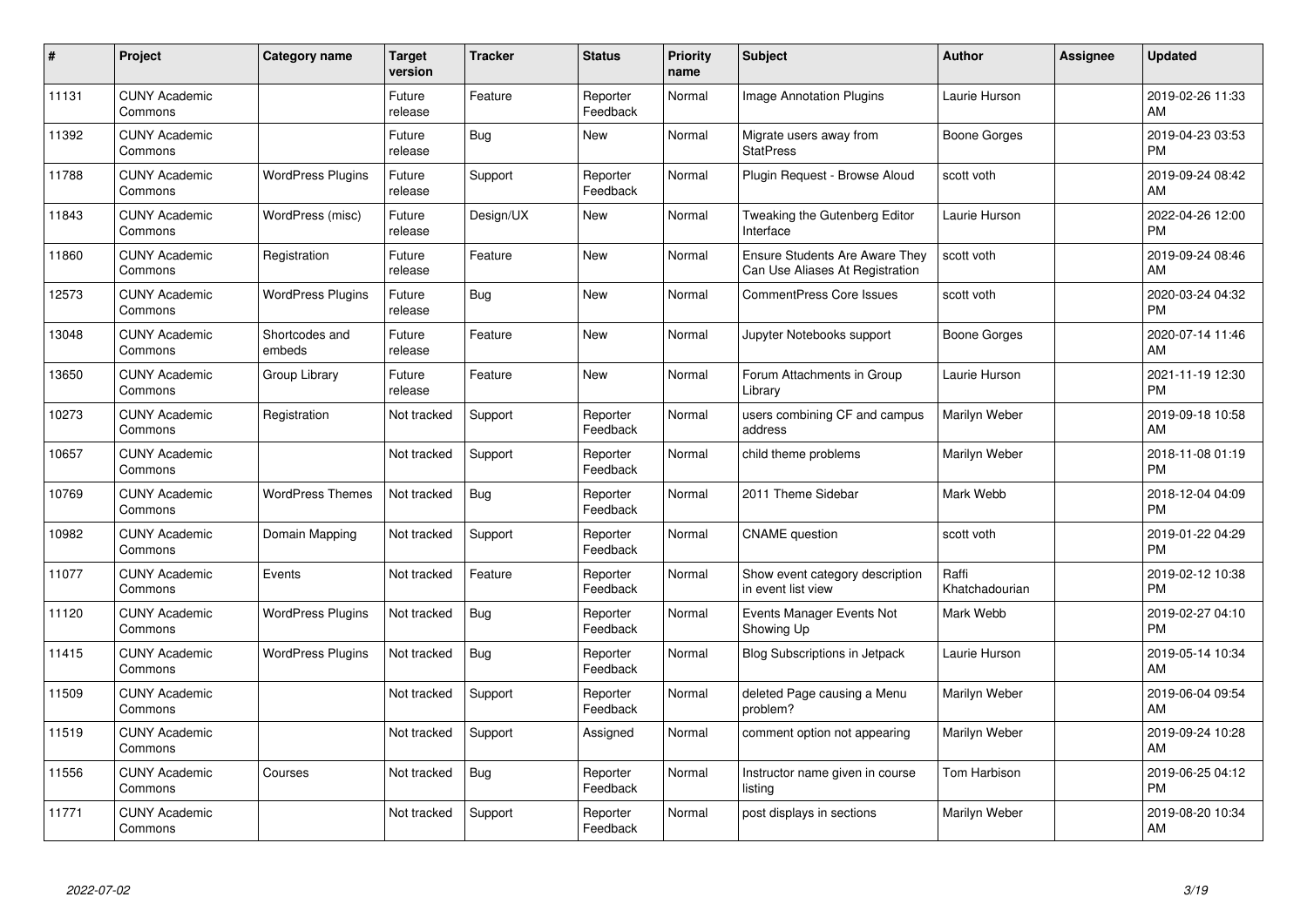| ∦     | Project                         | <b>Category name</b>      | <b>Target</b><br>version | <b>Tracker</b> | <b>Status</b>        | <b>Priority</b><br>name | <b>Subject</b>                                                                                | <b>Author</b>        | <b>Assignee</b> | <b>Updated</b>                |
|-------|---------------------------------|---------------------------|--------------------------|----------------|----------------------|-------------------------|-----------------------------------------------------------------------------------------------|----------------------|-----------------|-------------------------------|
| 11787 | <b>CUNY Academic</b><br>Commons |                           | Not tracked              | Support        | Reporter<br>Feedback | Normal                  | automated comments notifications<br>on ZenDesk                                                | Marilyn Weber        |                 | 2019-08-26 06:18<br><b>PM</b> |
| 11848 | <b>CUNY Academic</b><br>Commons |                           | Not tracked              | Support        | Hold                 | Normal                  | a Dean of Faculty wants to share<br>a large file                                              | Marilyn Weber        |                 | 2019-09-24 08:44<br>AM        |
| 12198 | <b>CUNY Academic</b><br>Commons |                           | Not tracked              | <b>Bug</b>     | Reporter<br>Feedback | Normal                  | Duplicate listing in My Sites                                                                 | Tom Harbison         |                 | 2019-12-09 05:50<br><b>PM</b> |
| 12328 | <b>CUNY Academic</b><br>Commons |                           | Not tracked              | Support        | <b>New</b>           | Normal                  | Sign up Code for Non-CUNY<br>Faculty                                                          | Laurie Hurson        |                 | 2020-01-28 10:25<br>AM        |
| 12350 | <b>CUNY Academic</b><br>Commons | <b>Blogs (BuddyPress)</b> | Not tracked              | Support        | Reporter<br>Feedback | Normal                  | URL creation problem                                                                          | Marilyn Weber        |                 | 2020-02-03 11:27<br><b>AM</b> |
| 12352 | <b>CUNY Academic</b><br>Commons |                           | Not tracked              | Support        | New                  | Normal                  | "posts list" page builder block<br>option                                                     | Marilyn Weber        |                 | 2020-02-03 01:29<br><b>PM</b> |
| 12360 | <b>CUNY Academic</b><br>Commons | <b>WordPress Themes</b>   | Not tracked              | Bug            | Reporter<br>Feedback | Normal                  | site just says "DANTE We are<br>currently in maintenance mode,<br>please check back shortly." | Marilyn Weber        |                 | 2020-02-04 12:13<br>PM        |
| 12436 | <b>CUNY Academic</b><br>Commons |                           | Not tracked              | Bug            | Assigned             | Normal                  | Nightly system downtime                                                                       | <b>Boone Gorges</b>  |                 | 2020-08-01 09:30<br><b>AM</b> |
| 13034 | <b>CUNY Academic</b><br>Commons |                           | Not tracked              | Support        | Reporter<br>Feedback | Normal                  | a site is asking people to join the<br>Commons to get a download                              | Marilyn Weber        |                 | 2020-07-12 07:23<br><b>AM</b> |
| 13255 | <b>CUNY Academic</b><br>Commons |                           | Not tracked              | Support        | Reporter<br>Feedback | Normal                  | Accessibility problems                                                                        | Marilyn Weber        |                 | 2020-09-01 05:48<br><b>PM</b> |
| 13975 | <b>CUNY Academic</b><br>Commons | Social Paper              | Not tracked              | Support        | Reporter<br>Feedback | Normal                  | can't approve comments on Social<br>Paper paper                                               | Marilyn Weber        |                 | 2021-02-12 09:33<br>AM        |
| 14074 | <b>CUNY Academic</b><br>Commons | WordPress (misc)          | Not tracked              | Support        | Reporter<br>Feedback | Normal                  | page password protection problem   Marilyn Weber                                              |                      |                 | 2021-03-02 11:03<br>AM        |
| 14398 | <b>CUNY Academic</b><br>Commons |                           | Not tracked              | Support        | Reporter<br>Feedback | Normal                  | Events plug-in notification problem                                                           | Marilyn Weber        |                 | 2021-05-11 11:21<br>AM        |
| 14538 | <b>CUNY Academic</b><br>Commons |                           | Not tracked              | Support        | Reporter<br>Feedback | Normal                  | <b>Weebly To Commons</b>                                                                      | Laurie Hurson        |                 | 2021-09-14 10:47<br>AM        |
| 14629 | <b>CUNY Academic</b><br>Commons |                           | Not tracked              | Bug            | Reporter<br>Feedback | Normal                  | Possible Post Order Bug?                                                                      | <b>Syelle Graves</b> |                 | 2021-09-14 10:47<br>AM        |
| 14842 | <b>CUNY Academic</b><br>Commons |                           | Not tracked              | Support        | Reporter<br>Feedback | Normal                  | Question about widgets and block<br>editor                                                    | Gina Cherry          |                 | 2021-10-06 03:01<br><b>PM</b> |
| 14900 | <b>CUNY Academic</b><br>Commons |                           | Not tracked              | Support        | Reporter<br>Feedback | Normal                  | previous theme?                                                                               | Marilyn Weber        |                 | 2021-10-25 10:31<br>AM        |
| 14911 | <b>CUNY Academic</b><br>Commons | <b>WordPress Themes</b>   | Not tracked              | Support        | <b>New</b>           | Normal                  | Twentytwentyone theme                                                                         | Marilyn Weber        |                 | 2021-10-28 10:37<br><b>AM</b> |
| 15176 | <b>CUNY Academic</b><br>Commons |                           | Not tracked              | Support        | Reporter<br>Feedback | Normal                  | Archiving Q Writing & Old<br>Wordpress Sites on the Commons                                   | Laurie Hurson        |                 | 2022-02-08 10:28<br>AM        |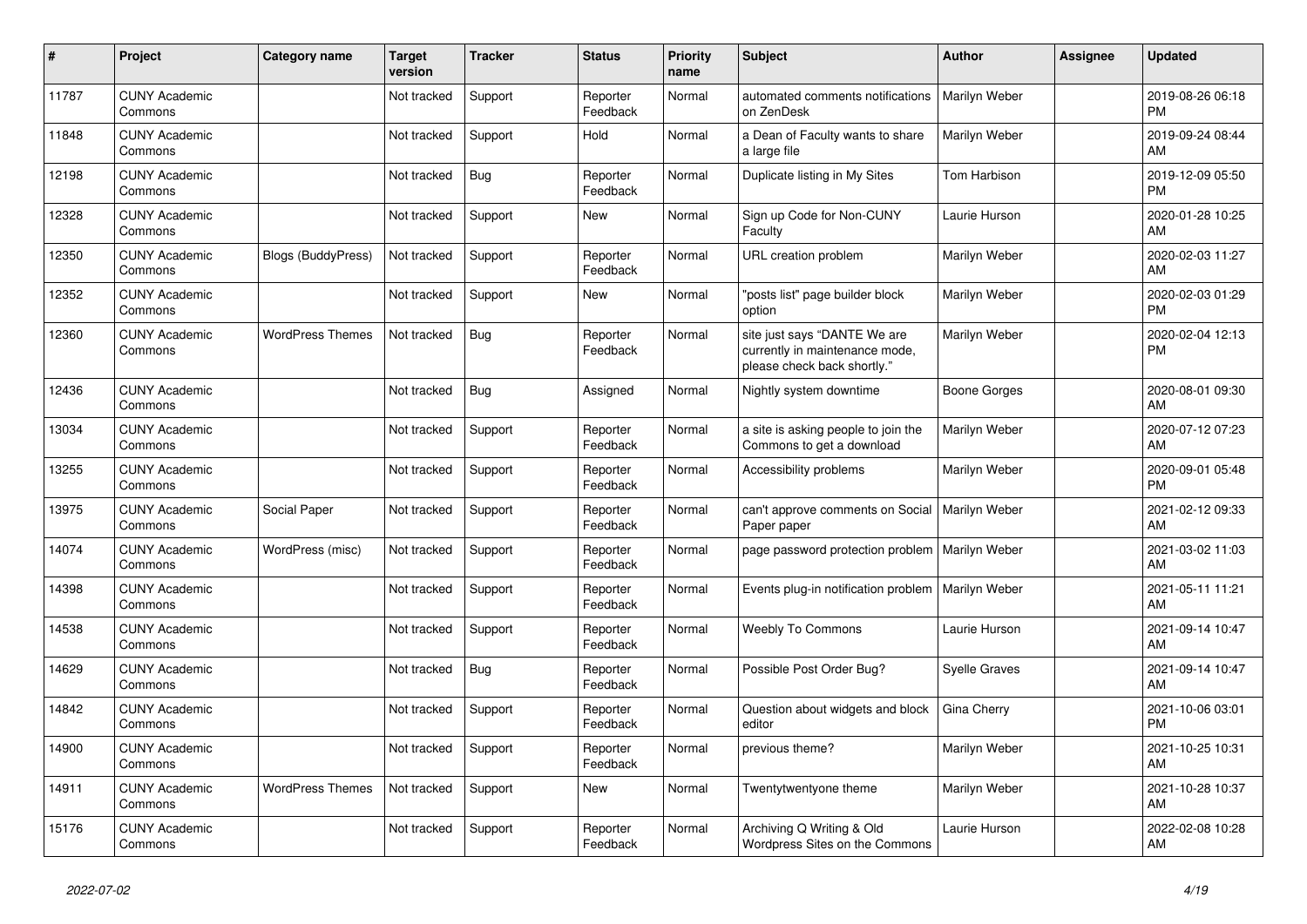| #     | Project                         | <b>Category name</b>     | <b>Target</b><br>version | <b>Tracker</b> | <b>Status</b>        | <b>Priority</b><br>name | <b>Subject</b>                                                        | <b>Author</b>    | <b>Assignee</b>   | <b>Updated</b>                |
|-------|---------------------------------|--------------------------|--------------------------|----------------|----------------------|-------------------------|-----------------------------------------------------------------------|------------------|-------------------|-------------------------------|
| 15816 | <b>CUNY Academic</b><br>Commons |                          | Not tracked              | Support        | <b>New</b>           | Normal                  | slow loading at SPS                                                   | Marilyn Weber    |                   | 2022-04-05 01:26<br><b>PM</b> |
| 15923 | <b>CUNY Academic</b><br>Commons |                          | Not tracked              | Feature        | Reporter<br>Feedback | Normal                  | <b>Bellows Plugin Adjustments</b>                                     | Laurie Hurson    |                   | 2022-04-20 10:10<br>AM        |
| 11968 | JustPublics@365<br>MediaCamp    |                          |                          | Feature        | New                  | Normal                  | Nanoscience Retractable Display<br>Unit                               | Donald Cherry    | Bonnie<br>Eissner | 2021-02-19 08:50<br>AM        |
| 3419  | <b>CUNY Academic</b><br>Commons | Group Invitations        | 1.6.14                   | Bug            | Testing<br>Required  | Normal                  | Neatening the display of<br>messages on group requests                | <b>Matt Gold</b> | Boone<br>Gorges   | 2014-09-01 09:29<br><b>PM</b> |
| 11496 | <b>CUNY Academic</b><br>Commons | <b>Public Portfolio</b>  | 1.15.2                   | Support        | New                  | Normal                  | Replace Twitter Icon on Member<br>Portfolio page                      | scott voth       | Boone<br>Gorges   | 2019-06-06 01:03<br><b>PM</b> |
| 12121 | <b>CUNY Academic</b><br>Commons | <b>WordPress Plugins</b> | 2.0.3                    | Feature        | Reporter<br>Feedback | Normal                  | Embedding H5P Iframes on<br>Commons Site                              | Laurie Hurson    | Boone<br>Gorges   | 2022-06-29 11:32<br>AM        |
| 16199 | <b>CUNY Academic</b><br>Commons | <b>Directories</b>       | 2.0.3                    | <b>Bug</b>     | <b>New</b>           | Normal                  | Removed "Semester" Filter from<br><b>Courses Directory</b>            | Laurie Hurson    | Boone<br>Gorges   | 2022-06-29 11:32<br>AM        |
| 14908 | <b>CUNY Academic</b><br>Commons | Performance              |                          | Bug            | New                  | Normal                  | Stale object cache on cdev                                            | Raymond Hoh      | Boone<br>Gorges   | 2021-12-07 09:45<br>AM        |
| 15767 | <b>CUNY Academic</b><br>Commons | WordPress (misc)         |                          | Support        | <b>New</b>           | Normal                  | Site loading slowly                                                   | scott voth       | Boone<br>Gorges   | 2022-04-04 08:56<br><b>PM</b> |
| 16307 | <b>CUNY Academic</b><br>Commons |                          |                          | <b>Bug</b>     | <b>New</b>           | Normal                  | Add brief messaging to<br>accept/decline group membership<br>requests | <b>Matt Gold</b> | Boone<br>Gorges   | 2022-06-27 06:13<br><b>PM</b> |
| 15883 | <b>CUNY Academic</b><br>Commons |                          | 2.1.0                    | Feature        | New                  | Normal                  | Release BPGES update                                                  | Boone Gorges     | Boone<br>Gorges   | 2022-05-26 10:39<br>AM        |
| 287   | <b>CUNY Academic</b><br>Commons | WordPress (misc)         | Future<br>release        | Feature        | Assigned             | Normal                  | Create troubleshooting tool for<br>account sign-up                    | <b>Matt Gold</b> | Boone<br>Gorges   | 2015-11-09 06:17<br><b>PM</b> |
| 377   | <b>CUNY Academic</b><br>Commons | BuddyPress (misc)        | Future<br>release        | Feature        | Assigned             | Normal                  | Like buttons                                                          | <b>Matt Gold</b> | Boone<br>Gorges   | 2010-11-16 05:13<br><b>PM</b> |
| 435   | <b>CUNY Academic</b><br>Commons | BuddyPress (misc)        | Future<br>release        | Feature        | Assigned             | Normal                  | Include Avatar Images in Forum<br><b>Post Notification Emails</b>     | <b>Matt Gold</b> | Boone<br>Gorges   | 2010-12-08 12:40<br><b>PM</b> |
| 500   | <b>CUNY Academic</b><br>Commons | BuddyPress (misc)        | Future<br>release        | Feature        | Assigned             | Normal                  | Export Group Data                                                     | Matt Gold        | Boone<br>Gorges   | 2010-12-19 12:09<br><b>PM</b> |
| 554   | <b>CUNY Academic</b><br>Commons | BuddyPress (misc)        | Future<br>release        | Feature        | Assigned             | Normal                  | Add Trackback notifications to<br>site-wide activity feed             | <b>Matt Gold</b> | Boone<br>Gorges   | 2015-11-09 06:19<br><b>PM</b> |
| 585   | <b>CUNY Academic</b><br>Commons | Group Forums             | Future<br>release        | Feature        | Assigned             | Normal                  | Merge Forum Topics                                                    | Sarah Morgano    | Boone<br>Gorges   | 2011-07-06 04:11<br><b>PM</b> |
| 599   | <b>CUNY Academic</b><br>Commons | BuddyPress (misc)        | Future<br>release        | Feature        | Assigned             | Normal                  | Consider adding rating plugins for<br>BuddyPress/BBPress              | <b>Matt Gold</b> | Boone<br>Gorges   | 2011-08-22 06:50<br><b>PM</b> |
| 618   | <b>CUNY Academic</b><br>Commons | <b>BuddyPress Docs</b>   | Future<br>release        | Feature        | Assigned             | Normal                  | BuddyPress Docs: export formats                                       | Boone Gorges     | Boone<br>Gorges   | 2015-11-09 05:38<br><b>PM</b> |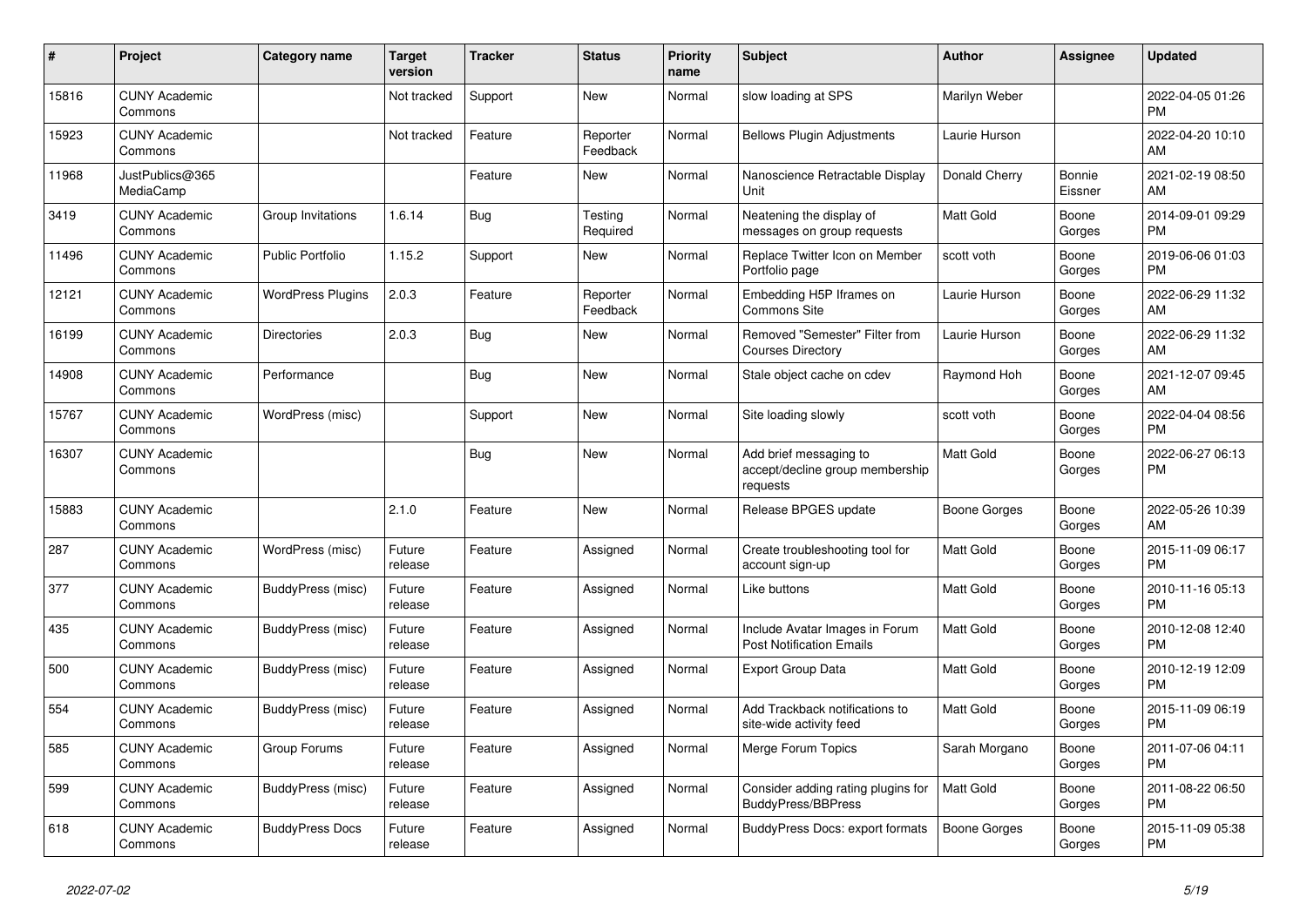| $\#$ | Project                         | <b>Category name</b>     | <b>Target</b><br>version | <b>Tracker</b> | <b>Status</b> | Priority<br>name | <b>Subject</b>                                                                 | <b>Author</b>       | <b>Assignee</b> | <b>Updated</b>                |
|------|---------------------------------|--------------------------|--------------------------|----------------|---------------|------------------|--------------------------------------------------------------------------------|---------------------|-----------------|-------------------------------|
| 635  | <b>CUNY Academic</b><br>Commons | BuddyPress (misc)        | Future<br>release        | Feature        | Assigned      | Normal           | Big Blue Button -<br>Videoconferencing in Groups and<br><b>Blogs</b>           | <b>Matt Gold</b>    | Boone<br>Gorges | 2011-03-14 03:24<br>PM.       |
| 658  | <b>CUNY Academic</b><br>Commons | <b>WordPress Plugins</b> | Future<br>release        | Feature        | Assigned      | Normal           | Rebulid Sitewide Tag Suggestion                                                | <b>Matt Gold</b>    | Boone<br>Gorges | 2015-01-05 08:47<br>PM.       |
| 1422 | <b>CUNY Academic</b><br>Commons | <b>BuddyPress Docs</b>   | Future<br>release        | Feature        | Assigned      | Normal           | Make "created Doc" activity icons<br>non-mini                                  | <b>Boone Gorges</b> | Boone<br>Gorges | 2015-11-09 05:48<br><b>PM</b> |
| 1460 | <b>CUNY Academic</b><br>Commons | Analytics                | Future<br>release        | Feature        | Assigned      | Normal           | Update System Report                                                           | <b>Brian Foote</b>  | Boone<br>Gorges | 2015-11-09 06:13<br><b>PM</b> |
| 1508 | <b>CUNY Academic</b><br>Commons | WordPress (misc)         | Future<br>release        | Feature        | Assigned      | Normal           | Share login cookies across<br>mapped domains                                   | Boone Gorges        | Boone<br>Gorges | 2012-07-02 12:12<br><b>PM</b> |
| 1744 | <b>CUNY Academic</b><br>Commons | <b>BuddyPress Docs</b>   | Future<br>release        | Feature        | Assigned      | Normal           | Spreadsheet-style Docs                                                         | Boone Gorges        | Boone<br>Gorges | 2015-11-09 06:13<br><b>PM</b> |
| 1888 | <b>CUNY Academic</b><br>Commons | Home Page                | Future<br>release        | Feature        | Assigned      | Normal           | Refactor BP MPO Activity Filter to<br>support proper pagination                | Sarah Morgano       | Boone<br>Gorges | 2014-05-01 07:11<br><b>PM</b> |
| 2523 | <b>CUNY Academic</b><br>Commons | <b>BuddyPress Docs</b>   | Future<br>release        | Feature        | Assigned      | Normal           | Allow Users to Upload Images to<br><b>BP</b> Docs                              | Matt Gold           | Boone<br>Gorges | 2015-11-09 06:14<br><b>PM</b> |
| 2753 | <b>CUNY Academic</b><br>Commons | Public Portfolio         | Future<br>release        | Feature        | New           | Normal           | Create actual actual tagification in<br>academic interests and other<br>fields | Micki Kaufman       | Boone<br>Gorges | 2015-01-05 08:52<br>PM        |
| 3002 | <b>CUNY Academic</b><br>Commons | Search                   | Future<br>release        | Feature        | Assigned      | Normal           | Overhaul CAC search by using<br>external search appliance                      | Boone Gorges        | Boone<br>Gorges | 2020-07-15 03:05<br>PM.       |
| 3042 | <b>CUNY Academic</b><br>Commons | Public Portfolio         | Future<br>release        | Feature        | Assigned      | Normal           | Browsing member interests                                                      | Matt Gold           | Boone<br>Gorges | 2015-03-21 09:04<br><b>PM</b> |
| 3193 | <b>CUNY Academic</b><br>Commons | Group Forums             | Future<br>release        | Feature        | Assigned      | Normal           | bbPress 2.x dynamic roles and<br><b>RBE</b>                                    | <b>Boone Gorges</b> | Boone<br>Gorges | 2014-09-30 01:30<br><b>PM</b> |
| 3220 | <b>CUNY Academic</b><br>Commons | Public Portfolio         | Future<br>release        | Feature        | Assigned      | Normal           | Add indent/outdent option to<br>Formatting Buttons on Profile<br>Page          | Matt Gold           | Boone<br>Gorges | 2014-05-21 10:39<br>PM        |
| 3308 | <b>CUNY Academic</b><br>Commons | Group Invitations        | Future<br>release        | Feature        | Assigned      | Normal           | Allow members to rescind group<br>invitations                                  | Matt Gold           | Boone<br>Gorges | 2015-04-01 08:53<br><b>PM</b> |
| 3475 | <b>CUNY Academic</b><br>Commons | Events                   | Future<br>release        | Feature        | Assigned      | Normal           | Request to add plugin to<br>streamline room<br>booking/appointment booking     | Naomi Barrettara    | Boone<br>Gorges | 2014-12-01 05:14<br><b>PM</b> |
| 3580 | <b>CUNY Academic</b><br>Commons | Group Blogs              | Future<br>release        | Feature        | New           | Normal           | Multiple blogs per group                                                       | Boone Gorges        | Boone<br>Gorges | 2018-02-20 02:02<br>PM.       |
| 3759 | <b>CUNY Academic</b><br>Commons | WordPress (misc)         | Future<br>release        | Feature        | Assigned      | Normal           | Review Interface for Adding Users<br>to Blogs                                  | Matt Gold           | Boone<br>Gorges | 2015-03-24 05:52<br><b>PM</b> |
| 3768 | <b>CUNY Academic</b><br>Commons | Public Portfolio         | Future<br>release        | Feature        | Assigned      | Normal           | Institutions/Past positions on<br>public portfolios                            | Matt Gold           | Boone<br>Gorges | 2018-04-23 10:44<br>AM        |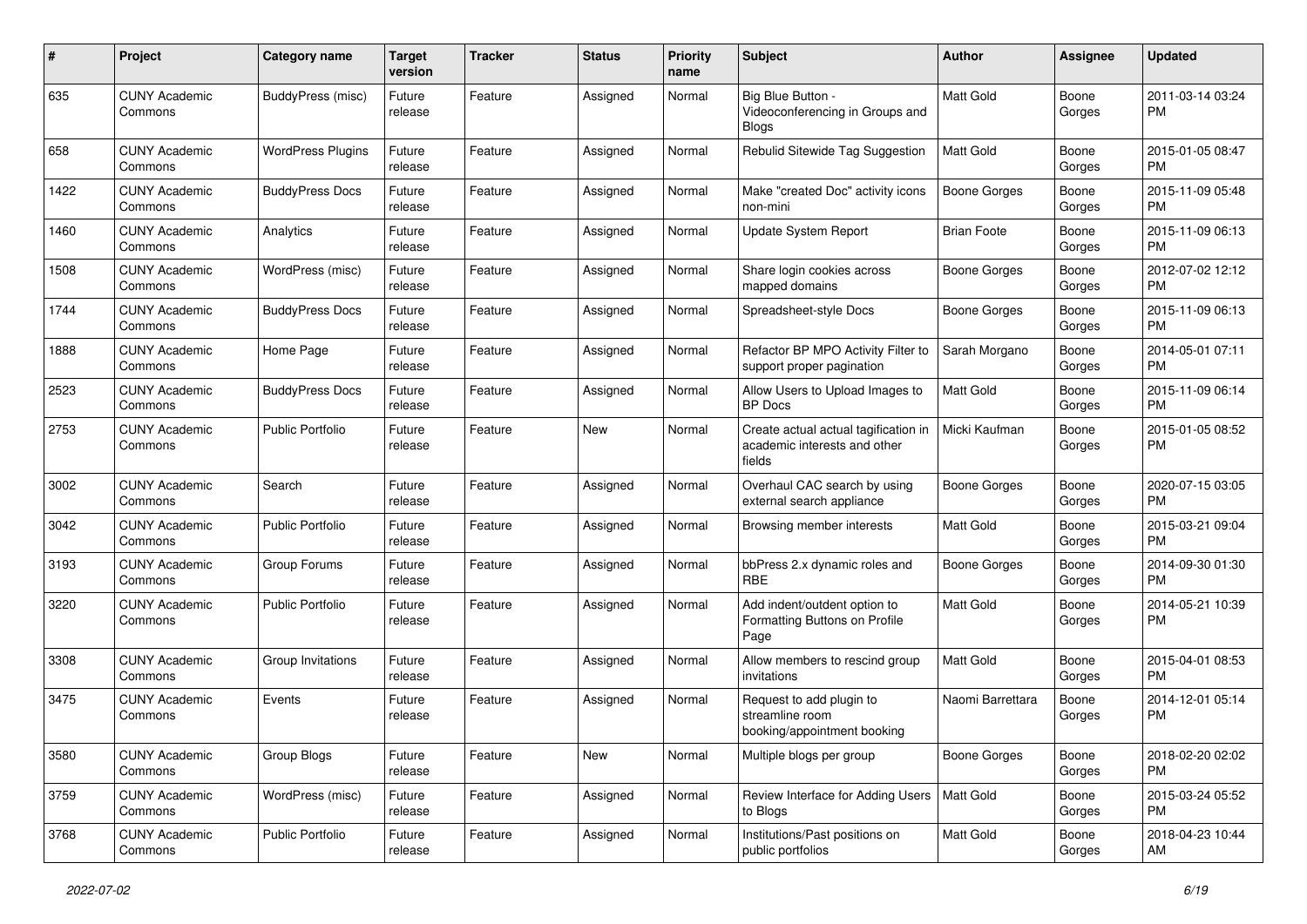| #    | Project                         | <b>Category name</b>      | <b>Target</b><br>version | <b>Tracker</b> | <b>Status</b>        | <b>Priority</b><br>name | <b>Subject</b>                                                                            | <b>Author</b>           | <b>Assignee</b> | <b>Updated</b>                |
|------|---------------------------------|---------------------------|--------------------------|----------------|----------------------|-------------------------|-------------------------------------------------------------------------------------------|-------------------------|-----------------|-------------------------------|
| 4053 | <b>CUNY Academic</b><br>Commons | Events                    | Future<br>release        | Feature        | Assigned             | Normal                  | Create new tab for past events                                                            | <b>Matt Gold</b>        | Boone<br>Gorges | 2015-05-12 02:10<br><b>PM</b> |
| 4238 | <b>CUNY Academic</b><br>Commons | Events                    | Future<br>release        | Feature        | Assigned             | Normal                  | Copy Events to Other Groups?                                                              | <b>Matt Gold</b>        | Boone<br>Gorges | 2015-07-02 10:08<br>AM        |
| 4481 | <b>CUNY Academic</b><br>Commons | Events                    | Future<br>release        | Feature        | New                  | Normal                  | Group admins/mods should have<br>the ability to unlink an event from<br>the group         | Boone Gorges            | Boone<br>Gorges | 2017-04-24 03:53<br><b>PM</b> |
| 4592 | <b>CUNY Academic</b><br>Commons | Events                    | Future<br>release        | Design/UX      | New                  | Normal                  | Event Creation - Venue Dropdown<br>Slow                                                   | Samantha Raddatz        | Boone<br>Gorges | 2015-09-14 04:56<br><b>PM</b> |
| 4903 | <b>CUNY Academic</b><br>Commons | Events                    | Future<br>release        | Design/UX      | Assigned             | Normal                  | Improving visual appearance of<br>event calendars                                         | Matt Gold               | Boone<br>Gorges | 2016-10-13 11:51<br>AM        |
| 4980 | <b>CUNY Academic</b><br>Commons | Home Page                 | Future<br>release        | Feature        | Assigned             | Normal                  | CAC Featured Content -- Adding<br>Randomization                                           | <b>Matt Gold</b>        | Boone<br>Gorges | 2016-12-12 03:01<br><b>PM</b> |
| 5182 | <b>CUNY Academic</b><br>Commons | Social Paper              | Future<br>release        | Design/UX      | <b>New</b>           | Normal                  | "Publishing" a private paper on<br>social paper?                                          | Raffi<br>Khatchadourian | Boone<br>Gorges | 2016-10-13 04:12<br><b>PM</b> |
| 5234 | <b>CUNY Academic</b><br>Commons | Membership                | Future<br>release        | Feature        | Assigned             | Normal                  | Write Unconfirmed patch for WP                                                            | Boone Gorges            | Boone<br>Gorges | 2016-10-24 11:18<br>AM        |
| 5696 | <b>CUNY Academic</b><br>Commons | Events                    | Future<br>release        | Feature        | Assigned             | Normal                  | Events Calendar - display options<br>/ calendar aggregation                               | <b>Matt Gold</b>        | Boone<br>Gorges | 2016-10-13 11:44<br>AM        |
| 6014 | <b>CUNY Academic</b><br>Commons | Publicity                 | Future<br>release        | Publicity      | Reporter<br>Feedback | Normal                  | Google search listing                                                                     | Matt Gold               | Boone<br>Gorges | 2016-09-21 03:48<br><b>PM</b> |
| 7022 | <b>CUNY Academic</b><br>Commons | Announcements             | Future<br>release        | Bug            | New                  | Normal                  | Sitewide announcements should<br>be displayed on, and dismissable<br>from, mapped domains | Boone Gorges            | Boone<br>Gorges | 2018-03-22 10:18<br>AM        |
| 7663 | <b>CUNY Academic</b><br>Commons | Social Paper              | Future<br>release        | Bug            | <b>New</b>           | Normal                  | Social Paper notifications not<br>formatted correctly on secondary<br>sites               | Boone Gorges            | Boone<br>Gorges | 2018-04-16 03:52<br><b>PM</b> |
| 7981 | <b>CUNY Academic</b><br>Commons | Social Paper              | Future<br>release        | <b>Bug</b>     | <b>New</b>           | Normal                  | Social Paper comments should<br>not go to spam                                            | Luke Waltzer            | Boone<br>Gorges | 2018-04-16 03:52<br><b>PM</b> |
| 8756 | <b>CUNY Academic</b><br>Commons | Group Blogs               | Future<br>release        | Feature        | Hold                 | Normal                  | Connect multiple blogs to one<br>group?                                                   | Matt Gold               | Boone<br>Gorges | 2017-09-30 10:42<br>AM        |
| 8835 | <b>CUNY Academic</b><br>Commons | <b>Blogs (BuddyPress)</b> | Future<br>release        | Feature        | <b>New</b>           | Normal                  | Extend cuny is shortlinks to sites                                                        | Luke Waltzer            | Boone<br>Gorges | 2022-04-26 11:59<br>AM        |
| 8836 | <b>CUNY Academic</b><br>Commons | <b>Blogs (BuddyPress)</b> | Future<br>release        | Feature        | Assigned             | Normal                  | Redesign site launch process                                                              | <b>Matt Gold</b>        | Boone<br>Gorges | 2019-10-03 02:49<br><b>PM</b> |
| 8900 | <b>CUNY Academic</b><br>Commons | Accessibility             | Future<br>release        | Feature        | Assigned             | Normal                  | Look into tools to enforce<br>accessibility in WP environment                             | <b>Matt Gold</b>        | Boone<br>Gorges | 2022-04-26 11:59<br>AM        |
| 8901 | <b>CUNY Academic</b><br>Commons | Accessibility             | Future<br>release        | Feature        | Assigned             | Normal                  | Theme analysis for accessibility                                                          | <b>Matt Gold</b>        | Boone<br>Gorges | 2022-04-26 11:59<br>AM        |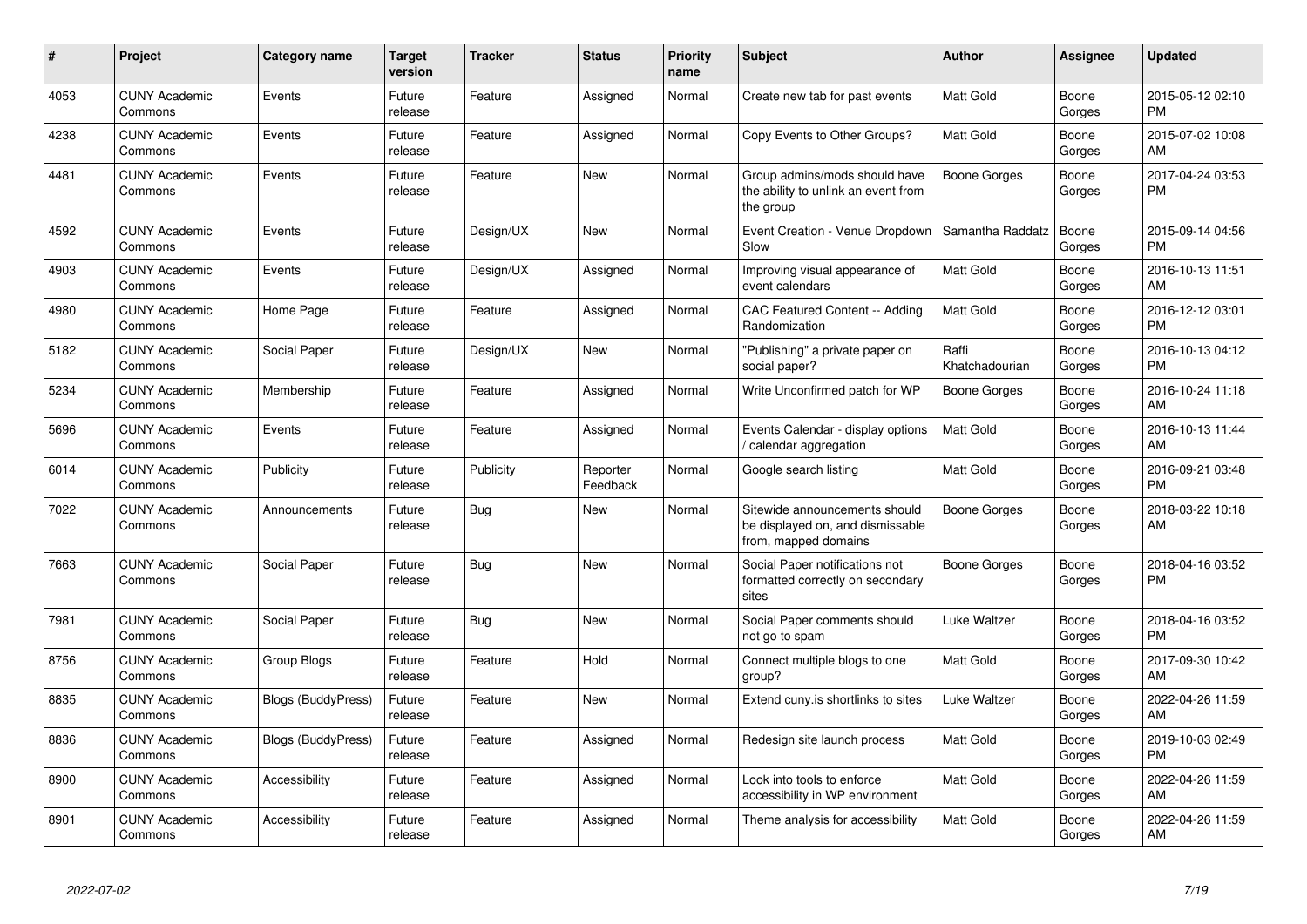| #     | <b>Project</b>                  | <b>Category name</b>       | <b>Target</b><br>version | <b>Tracker</b> | <b>Status</b>        | <b>Priority</b><br>name | <b>Subject</b>                                                                             | <b>Author</b>       | Assignee        | <b>Updated</b>                |
|-------|---------------------------------|----------------------------|--------------------------|----------------|----------------------|-------------------------|--------------------------------------------------------------------------------------------|---------------------|-----------------|-------------------------------|
| 9207  | <b>CUNY Academic</b><br>Commons |                            | Future<br>release        | Support        | Reporter<br>Feedback | Normal                  | display dashboards made in<br>Tableau?                                                     | Marilyn Weber       | Boone<br>Gorges | 2018-04-10 10:42<br><b>AM</b> |
| 9211  | <b>CUNY Academic</b><br>Commons | <b>WordPress Plugins</b>   | Future<br>release        | Support        | Reporter<br>Feedback | Normal                  | Auto-Role Setting in Forum Plugin<br>Causing Some Confusion                                | Luke Waltzer        | Boone<br>Gorges | 2018-03-13 11:44<br>AM        |
| 9289  | <b>CUNY Academic</b><br>Commons | <b>WordPress Plugins</b>   | Future<br>release        | Bug            | Reporter<br>Feedback | Normal                  | Email Users Plugin                                                                         | Laurie Hurson       | Boone<br>Gorges | 2018-10-24 12:34<br><b>PM</b> |
| 9895  | <b>CUNY Academic</b><br>Commons | Onboarding                 | Future<br>release        | Feature        | Assigned             | Normal                  | Add "Accept Invitation"<br>link/button/function to Group<br>and/or Site invitation emails? | Luke Waltzer        | Boone<br>Gorges | 2018-06-07 12:42<br><b>PM</b> |
| 9926  | <b>CUNY Academic</b><br>Commons | <b>WordPress Plugins</b>   | Future<br>release        | Bug            | New                  | Normal                  | twitter-mentions-as-comments<br>cron jobs can run long                                     | Boone Gorges        | Boone<br>Gorges | 2018-10-24 12:34<br><b>PM</b> |
| 9947  | <b>CUNY Academic</b><br>Commons | <b>WordPress Plugins</b>   | Future<br>release        | Feature        | Reporter<br>Feedback | Normal                  | Install H5P quiz plugin                                                                    | <b>Matt Gold</b>    | Boone<br>Gorges | 2018-09-11 11:01<br>AM        |
| 10226 | <b>CUNY Academic</b><br>Commons | Courses                    | Future<br>release        | Feature        | <b>New</b>           | Normal                  | Add "My Courses" to drop down<br>list                                                      | scott voth          | Boone<br>Gorges | 2021-11-19 12:42<br><b>PM</b> |
| 10368 | <b>CUNY Academic</b><br>Commons |                            | Future<br>release        | Feature        | Assigned             | Normal                  | Use ORCID data to populate<br>academic profile page                                        | Stephen Francoeur   | Boone<br>Gorges | 2018-09-25 01:53<br><b>PM</b> |
| 11531 | <b>CUNY Academic</b><br>Commons | Events                     | Future<br>release        | Feature        | <b>New</b>           | Normal                  | Main Events calendar should<br>include non-public events that<br>user has access to        | scott voth          | Boone<br>Gorges | 2019-06-11 10:00<br>AM        |
| 11945 | <b>CUNY Academic</b><br>Commons | Reckoning                  | Future<br>release        | Feature        | Reporter<br>Feedback | Normal                  | Add Comments bubble to<br>Reckoning views                                                  | Boone Gorges        | Boone<br>Gorges | 2019-11-12 05:14<br><b>PM</b> |
| 12042 | <b>CUNY Academic</b><br>Commons | <b>Email Notifications</b> | Future<br>release        | Feature        | New                  | Normal                  | Improved error logging for BPGES<br>send queue                                             | Boone Gorges        | Boone<br>Gorges | 2021-11-19 12:25<br><b>PM</b> |
| 12091 | <b>CUNY Academic</b><br>Commons | <b>Group Files</b>         | Future<br>release        | Feature        | <b>New</b>           | Normal                  | Improved pre-upload file validation<br>for bp-group-documents                              | Boone Gorges        | Boone<br>Gorges | 2019-11-14 01:21<br><b>PM</b> |
| 13370 | <b>CUNY Academic</b><br>Commons | Group Library              | Future<br>release        | Feature        | <b>New</b>           | Normal                  | Library bulk deletion and folder<br>editing                                                | Colin McDonald      | Boone<br>Gorges | 2020-10-13 10:41<br>AM        |
| 13466 | <b>CUNY Academic</b><br>Commons | Cavalcade                  | Future<br>release        | Feature        | <b>New</b>           | Normal                  | Automated cleanup for duplicate<br>Cavalcade tasks                                         | Boone Gorges        | Boone<br>Gorges | 2020-10-13 05:24<br><b>PM</b> |
| 13835 | <b>CUNY Academic</b><br>Commons | WordPress (misc)           | Future<br>release        | Feature        | New                  | Normal                  | Allow OneSearch widget to have<br>'CUNY' as campus                                         | Boone Gorges        | Boone<br>Gorges | 2021-11-19 12:39<br><b>PM</b> |
| 14113 | <b>CUNY Academic</b><br>Commons | WordPress (misc)           | Future<br>release        | Bug            | Hold                 | Normal                  | Block Editor Not Working on this<br>page - Json error                                      | scott voth          | Boone<br>Gorges | 2021-03-05 11:01<br>AM.       |
| 14184 | <b>CUNY Academic</b><br>Commons | <b>Public Portfolio</b>    | Future<br>release        | Feature        | New                  | Normal                  | Centralized mechanism for storing<br>Campus affiliations                                   | <b>Boone Gorges</b> | Boone<br>Gorges | 2022-01-04 11:35<br><b>AM</b> |
| 14309 | <b>CUNY Academic</b><br>Commons | Group Library              | Future<br>release        | Feature        | <b>New</b>           | Normal                  | Better handling of<br>bp_group_document file download<br>attempts when file is not present | Boone Gorges        | Boone<br>Gorges | 2021-11-19 12:28<br><b>PM</b> |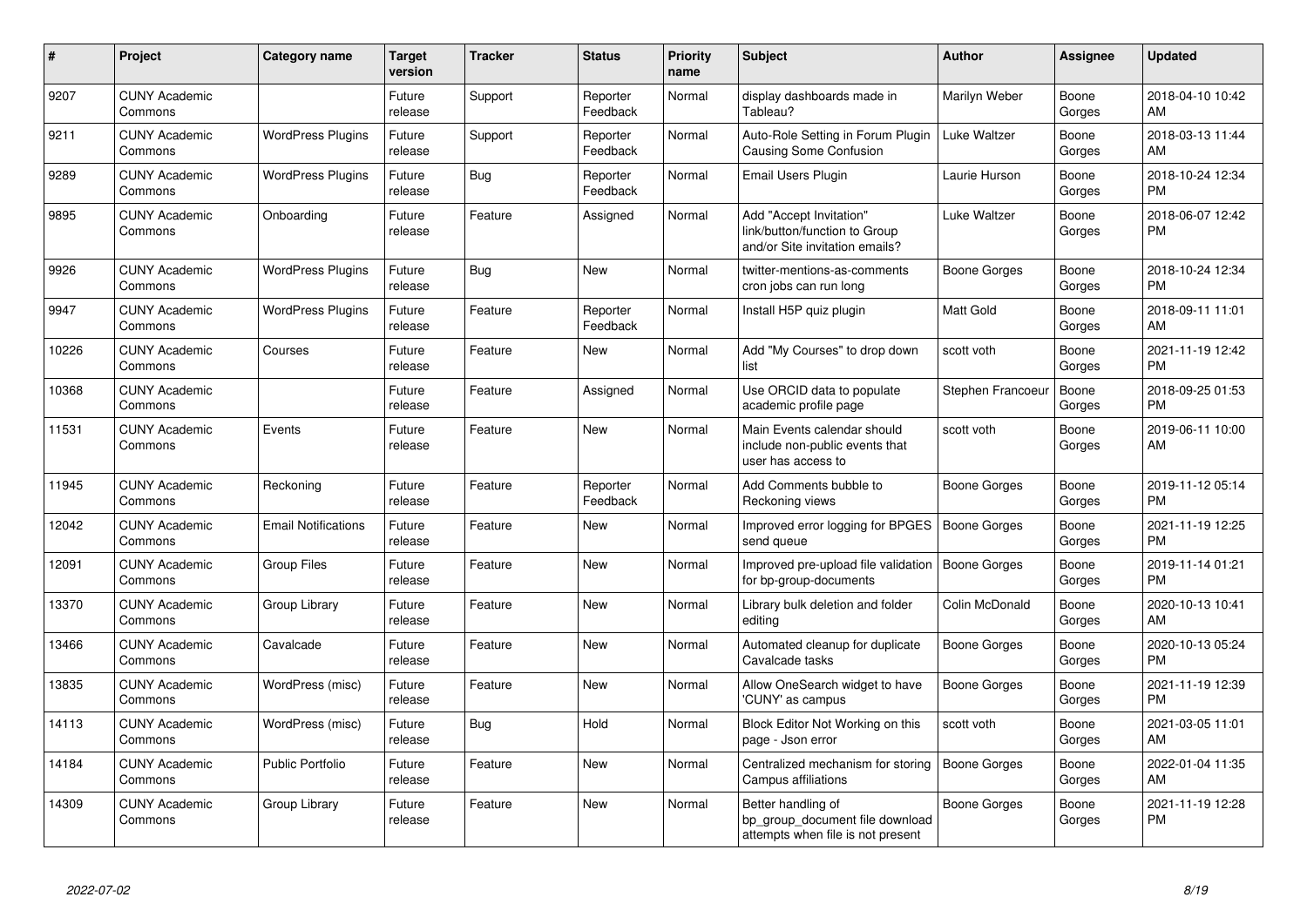| #     | Project                         | <b>Category name</b>       | Target<br>version | <b>Tracker</b> | <b>Status</b>        | Priority<br>name | <b>Subject</b>                                                    | <b>Author</b>           | <b>Assignee</b> | <b>Updated</b>                |
|-------|---------------------------------|----------------------------|-------------------|----------------|----------------------|------------------|-------------------------------------------------------------------|-------------------------|-----------------|-------------------------------|
| 14987 | <b>CUNY Academic</b><br>Commons | <b>WordPress Plugins</b>   | Future<br>release | Bug            | <b>New</b>           | Normal           | Elementor update causes<br>database freeze-up                     | Boone Gorges            | Boone<br>Gorges | 2021-11-29 12:02<br><b>PM</b> |
| 15604 | <b>CUNY Academic</b><br>Commons | <b>Email Notifications</b> | Future<br>release | Feature        | Assigned             | Normal           | Restructure Commons Group<br><b>Digest Email Messages</b>         | <b>Matt Gold</b>        | Boone<br>Gorges | 2022-05-26 10:45<br><b>AM</b> |
| 16092 | <b>CUNY Academic</b><br>Commons |                            | Future<br>release | Feature        | Hold                 | Normal           | Don't show main site in Site<br>search results                    | Boone Gorges            | Boone<br>Gorges | 2022-05-17 03:12<br><b>PM</b> |
| 9515  | <b>CUNY Academic</b><br>Commons | <b>WordPress Plugins</b>   | Not tracked       | Bug            | Reporter<br>Feedback | Normal           | Text to Speech plugin - "More<br>Slowly" checkbox not working     | scott voth              | Boone<br>Gorges | 2018-06-13 02:26<br><b>PM</b> |
| 9941  | <b>CUNY Academic</b><br>Commons | Wiki                       | Not tracked       | Support        | Assigned             | Normal           | Wiki functionality                                                | <b>Matt Gold</b>        | Boone<br>Gorges | 2018-06-26 10:57<br><b>AM</b> |
| 9979  | <b>CUNY Academic</b><br>Commons | <b>Email Notifications</b> | Not tracked       | Bug            | Reporter<br>Feedback | Normal           | Reports of slow email activation<br>emails                        | <b>Matt Gold</b>        | Boone<br>Gorges | 2018-08-29 09:40<br><b>PM</b> |
| 10040 | <b>CUNY Academic</b><br>Commons | WordPress (misc)           | Not tracked       | <b>Bug</b>     | Reporter<br>Feedback | Normal           | User doesn't see full list of themes                              | <b>Matt Gold</b>        | Boone<br>Gorges | 2018-07-25 10:12<br>AM        |
| 10794 | <b>CUNY Academic</b><br>Commons | Performance                | Not tracked       | Bug            | <b>New</b>           | Normal           | Memcached connection<br>occasionally breaks                       | <b>Boone Gorges</b>     | Boone<br>Gorges | 2018-12-06 03:30<br><b>PM</b> |
| 11386 | <b>CUNY Academic</b><br>Commons | WordPress - Media          | Not tracked       | Support        | Reporter<br>Feedback | Normal           | disappearing images                                               | scott voth              | Boone<br>Gorges | 2019-05-14 10:32<br>AM        |
| 11449 | <b>CUNY Academic</b><br>Commons | WordPress - Media          | Not tracked       | Support        | Reporter<br>Feedback | Normal           | Cloning Media Library for JITP<br>from Staging to Production Site | Patrick DeDauw          | Boone<br>Gorges | 2019-05-13 12:00<br>PM.       |
| 12438 | <b>CUNY Academic</b><br>Commons | Courses                    | Not tracked       | Bug            | <b>New</b>           | Normal           | Site appearing twice                                              | Laurie Hurson           | Boone<br>Gorges | 2020-02-18 01:34<br><b>PM</b> |
| 12911 | <b>CUNY Academic</b><br>Commons |                            | Not tracked       | Feature        | New                  | Normal           | Block access to xmlrpc.php based<br>on User-Agent                 | <b>Boone Gorges</b>     | Boone<br>Gorges | 2020-06-09 05:12<br><b>PM</b> |
| 13949 | <b>CUNY Academic</b><br>Commons |                            | Not tracked       | Bug            | New                  | Normal           | Continued debugging of runaway<br>MySQL connections               | Matt Gold               | Boone<br>Gorges | 2021-09-14 10:42<br>AM        |
| 14483 | <b>CUNY Academic</b><br>Commons | WordPress - Media          | Not tracked       | Bug            | Reporter<br>Feedback | Normal           | Wordpress PDF Embed Stopped<br>Working after JITP Media Clone     | Patrick DeDauw          | Boone<br>Gorges | 2021-05-20 01:51<br><b>PM</b> |
| 14504 | <b>CUNY Academic</b><br>Commons |                            | Not tracked       | Publicity      | Reporter<br>Feedback | Normal           | Adding showcases to home page<br>menu                             | Laurie Hurson           | Boone<br>Gorges | 2022-01-19 03:26<br><b>PM</b> |
| 15210 | <b>CUNY Academic</b><br>Commons | Analytics                  | Not tracked       | Design/UX      | New                  | Normal           | Google Analytics improvements                                     | Colin McDonald          | Boone<br>Gorges | 2022-05-24 10:47<br><b>AM</b> |
| 15242 | <b>CUNY Academic</b><br>Commons | Performance                | Not tracked       | Bug            | Reporter<br>Feedback | Normal           | Slugist site                                                      | Raffi<br>Khatchadourian | Boone<br>Gorges | 2022-02-07 11:14<br>AM.       |
| 365   | <b>CUNY Academic</b><br>Commons | WordPress (misc)           | Future<br>release | Feature        | Assigned             | Normal           | <b>Create Mouseover Tooltips</b><br>throughout Site               | Matt Gold               | Chris Stein     | 2015-11-09 06:18<br><b>PM</b> |
| 860   | <b>CUNY Academic</b><br>Commons | Design                     | Future<br>release | Design/UX      | Assigned             | Normal           | <b>Standardize Button Treatment</b><br>Across the Commons         | Chris Stein             | Chris Stein     | 2014-05-01 09:45<br>AM        |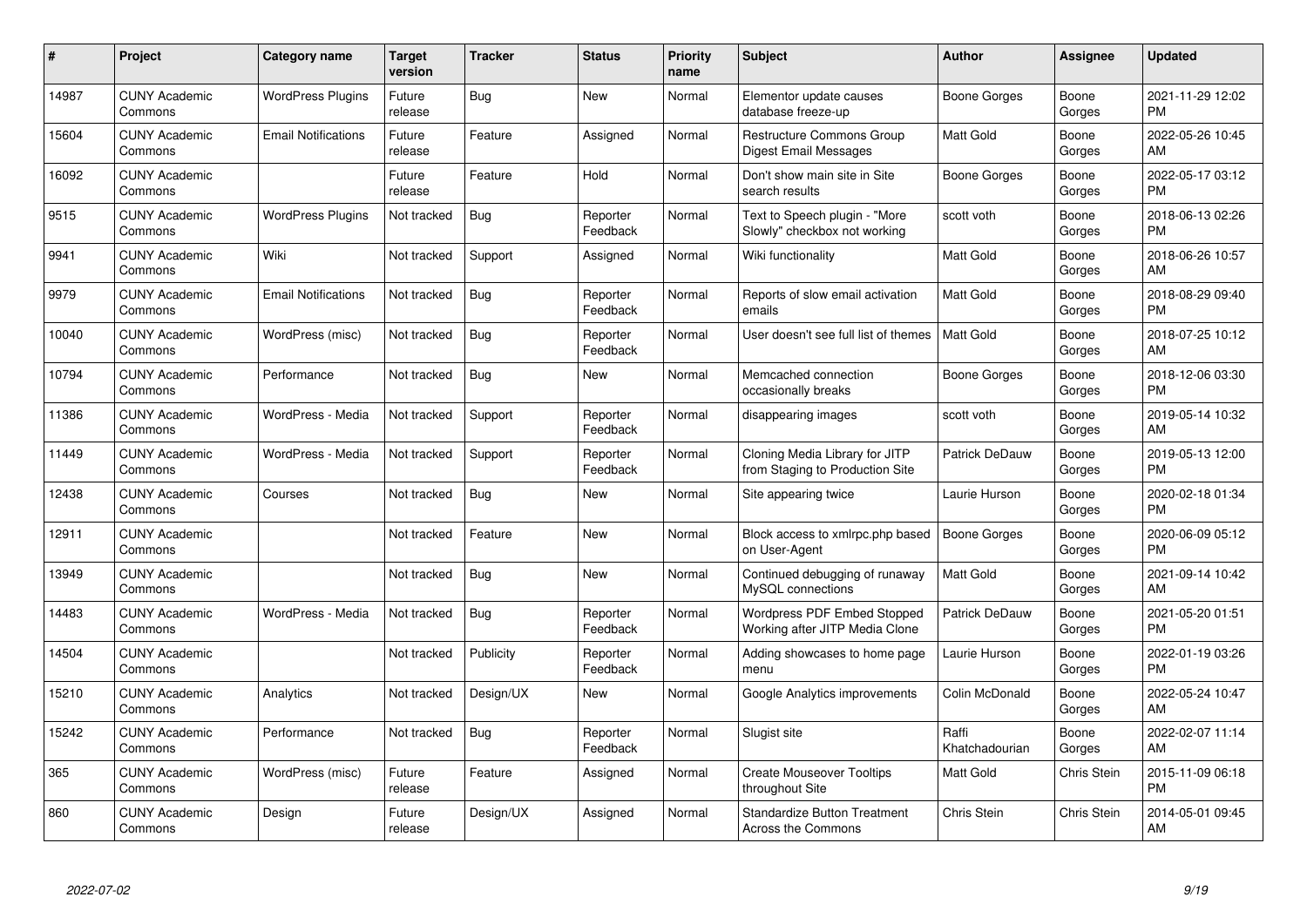| $\pmb{\#}$ | <b>Project</b>                                                          | Category name                  | <b>Target</b><br>version | <b>Tracker</b> | <b>Status</b>        | Priority<br>name | <b>Subject</b>                                                      | <b>Author</b>    | Assignee            | <b>Updated</b>                |
|------------|-------------------------------------------------------------------------|--------------------------------|--------------------------|----------------|----------------------|------------------|---------------------------------------------------------------------|------------------|---------------------|-------------------------------|
| 1544       | <b>CUNY Academic</b><br>Commons                                         | Groups (misc)                  | Future<br>release        | Feature        | Reporter<br>Feedback | Normal           | Group Filtering and Sorting                                         | <b>Matt Gold</b> | Chris Stein         | 2019-03-01 02:25<br><b>PM</b> |
| 2754       | <b>CUNY Academic</b><br>Commons                                         | Design                         | Future<br>release        | Feature        | Assigned             | Normal           | Determine strategy for CAC logo<br>handling in top header           | Micki Kaufman    | Chris Stein         | 2015-01-05 08:53<br><b>PM</b> |
| 2832       | <b>CUNY Academic</b><br>Commons                                         | <b>Public Portfolio</b>        | Future<br>release        | Feature        | Assigned             | Normal           | Improve interface for (not)<br>auto-linking profile fields          | Boone Gorges     | Chris Stein         | 2015-01-05 08:52<br><b>PM</b> |
| 2881       | <b>CUNY Academic</b><br>Commons                                         | <b>Public Portfolio</b>        | Future<br>release        | Feature        | Assigned             | Normal           | Redesign the UX for Profiles                                        | Chris Stein      | Chris Stein         | 2016-10-13 12:45<br><b>PM</b> |
| 3059       | <b>CUNY Academic</b><br>Commons                                         | Group Forums                   | Future<br>release        | Design/UX      | New                  | Normal           | Forum Post Permissable Content<br><b>Explanatory Text</b>           | Chris Stein      | Chris Stein         | 2015-04-02 11:27<br>AM        |
| 3330       | <b>CUNY Academic</b><br>Commons                                         | My Commons                     | Future<br>release        | Feature        | Assigned             | Normal           | "Commons Information" tool                                          | Boone Gorges     | Chris Stein         | 2014-09-22 08:46<br><b>PM</b> |
| 3770       | <b>CUNY Academic</b><br>Commons                                         | <b>Public Portfolio</b>        | Future<br>release        | Feature        | Assigned             | Normal           | Improve Layout/Formatting of<br>Positions Area on Public Portfolios | <b>Matt Gold</b> | Chris Stein         | 2015-04-01 09:17<br><b>PM</b> |
| 5827       | <b>CUNY Academic</b><br>Commons                                         | <b>Public Portfolio</b>        | Future<br>release        | Bug            | Assigned             | Normal           | Academic Interests square bracket<br>links not working              | scott voth       | Chris Stein         | 2016-08-11 11:59<br><b>PM</b> |
| 9028       | <b>CUNY Academic</b><br>Commons                                         | Onboarding                     | Future<br>release        | Feature        | Assigned             | Normal           | suggest groups to new members<br>during the registration process    | Matt Gold        | Chris Stein         | 2018-10-24 12:34<br><b>PM</b> |
| 10354      | <b>CUNY Academic</b><br>Commons                                         | <b>Public Portfolio</b>        | Future<br>release        | Feature        | <b>New</b>           | Normal           | Opt out of Having a Profile Page                                    | scott voth       | Chris Stein         | 2020-05-12 10:43<br>AM        |
| 8078       | <b>CUNY Academic</b><br>Commons                                         | <b>WordPress Plugins</b>       | Future<br>release        | System Upgrade | Assigned             | Normal           | <b>CommentPress Updates</b>                                         | Margaret Galvan  | Christian<br>Wach   | 2017-05-08 03:49<br><b>PM</b> |
| 13199      | <b>CUNY Academic</b><br>Commons                                         | Group Forums                   | Future<br>release        | Feature        | New                  | Normal           | Favoring Groups over bbPress<br>plugin                              | Colin McDonald   | Colin<br>McDonald   | 2021-11-19 12:28<br><b>PM</b> |
| 4438       | <b>CUNY Academic</b><br>Commons                                         | Events                         | Future<br>release        | <b>Bug</b>     | Assigned             | Normal           | Events Calendar - Export<br><b>Recurring Events</b>                 | scott voth       | Daniel Jones        | 2016-05-23 04:25<br><b>PM</b> |
| 5268       | <b>CUNY Academic</b><br>Commons                                         | Group Forums                   | Future<br>release        | <b>Bug</b>     | Assigned             | Normal           | Long-time to post to multiple<br>groups                             | Luke Waltzer     | Daniel Jones        | 2016-09-07 06:31<br><b>PM</b> |
| 412        | <b>CUNY Academic</b><br>Commons                                         | <b>WordPress Themes</b>        | Future<br>release        | Feature        | Assigned             | Normal           | <b>Featured Themes</b>                                              | Matt Gold        | Dominic<br>Giglio   | 2015-01-05 08:44<br><b>PM</b> |
| 2167       | <b>CUNY Academic</b><br>Commons                                         | WordPress (misc)               | Future<br>release        | Bug            | Assigned             | Normal           | CAC-Livestream Plugin Issues                                        | Michael Smith    | Dominic<br>Giglio   | 2015-01-02 03:06<br><b>PM</b> |
| 12062      | AD/O365 Transition<br>from NonMatric to<br><b>Matriculated Students</b> |                                |                          | Feature        | In Progress          | Normal           | create solution and console<br>project                              | Emilio Rodriguez | Emilio<br>Rodriguez | 2019-11-12 03:56<br><b>PM</b> |
| 9835       | <b>CUNY Academic</b><br>Commons                                         | Group Forums                   | Future<br>release        | Bug            | Assigned             | Normal           | add a "like" function?                                              | Marilyn Weber    | <b>Erik Trainer</b> | 2018-06-05 01:49<br><b>PM</b> |
| 13891      | CUNY Academic<br>Commons                                                | Internal Tools and<br>Workflow | 2.1.0                    | Feature        | <b>New</b>           | Normal           | Migrate automated linting to<br>GitHub Actions                      | Boone Gorges     | Jeremy Felt         | 2022-06-29 11:13<br>AM        |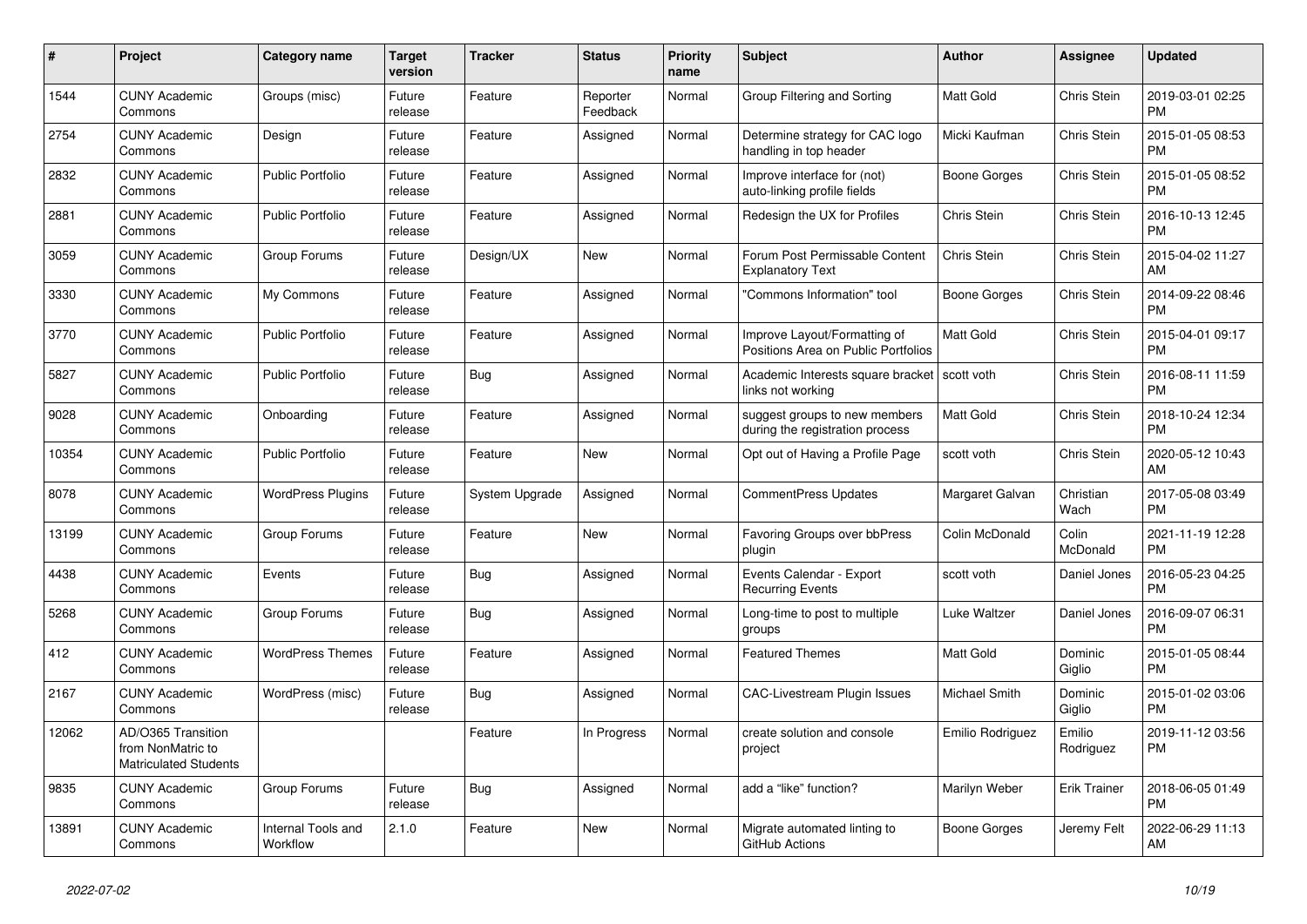| #     | Project                         | <b>Category name</b>           | <b>Target</b><br>version | <b>Tracker</b> | <b>Status</b>        | <b>Priority</b><br>name | Subject                                                                               | Author                  | <b>Assignee</b>    | <b>Updated</b>                |
|-------|---------------------------------|--------------------------------|--------------------------|----------------|----------------------|-------------------------|---------------------------------------------------------------------------------------|-------------------------|--------------------|-------------------------------|
| 15194 | <b>CUNY Academic</b><br>Commons | Internal Tools and<br>Workflow | 2.1.0                    | Feature        | <b>New</b>           | Normal                  | PHPCS sniff for un-restored<br>switch to blog() calls                                 | <b>Boone Gorges</b>     | Jeremy Felt        | 2022-05-26 10:45<br>AM        |
| 13331 | <b>CUNY Academic</b><br>Commons | Site cloning                   | Future<br>release        | Bug            | New                  | Normal                  | Combine Site Template and Clone<br>operations                                         | <b>Boone Gorges</b>     | Jeremy Felt        | 2021-11-19 12:39<br><b>PM</b> |
| 12446 | <b>CUNY Academic</b><br>Commons | Groups (misc)                  | Future<br>release        | Feature        | Reporter<br>Feedback | Normal                  | Toggle default site to group forum<br>posting                                         | Laurie Hurson           | Laurie Hurson      | 2020-03-10 11:57<br>AM        |
| 8666  | <b>CUNY Academic</b><br>Commons | Teaching                       | Not tracked              | Documentation  | Assigned             | Normal                  | Create Teaching on the Commons<br>Resource Page                                       | Matt Gold               | Laurie Hurson      | 2019-09-23 03:16<br><b>PM</b> |
| 11517 | <b>CUNY Academic</b><br>Commons |                                | Not tracked              | Feature        | Assigned             | Normal                  | wp-accessibility plugin should not<br>strip 'target="_blank"' by default              | Boone Gorges            | Laurie Hurson      | 2019-09-24 09:57<br>AM        |
| 11879 | <b>CUNY Academic</b><br>Commons |                                | Not tracked              | <b>Bug</b>     | New                  | Normal                  | Hypothesis comments appearing<br>on multiple, different pdfs across<br>blogs          | Laurie Hurson           | Laurie Hurson      | 2019-09-19 02:39<br><b>PM</b> |
| 14475 | <b>CUNY Academic</b><br>Commons |                                | Not tracked              | Publicity      | New                  | Normal                  | OER Showcase Page                                                                     | Laurie Hurson           | Laurie Hurson      | 2021-09-14 10:46<br>AM        |
| 5955  | <b>CUNY Academic</b><br>Commons | Outreach                       | Future<br>release        | Feature        | Assigned             | Normal                  | Create auto-newsletter for<br>commons members                                         | <b>Matt Gold</b>        | Luke Waltzer       | 2016-08-30 10:34<br>AM        |
| 6078  | <b>CUNY Academic</b><br>Commons | <b>Blogs (BuddyPress)</b>      | Future<br>release        | Feature        | <b>New</b>           | Normal                  | Explore Adding Network Blog<br>Metadata Plugin                                        | Luke Waltzer            | Luke Waltzer       | 2016-10-11 10:29<br><b>PM</b> |
| 2666  | <b>CUNY Academic</b><br>Commons | About page                     | Not tracked              | Documentation  | Assigned             | Normal                  | <b>Update About Text</b>                                                              | Chris Stein             | Luke Waltzer       | 2016-03-04 11:19<br>AM        |
| 8211  | <b>CUNY Academic</b><br>Commons | <b>WordPress Themes</b>        | Future<br>release        | Feature        | <b>New</b>           | Normal                  | Theme Suggestions: Material<br>Design-Inspired Themes                                 | Margaret Galvan         | Margaret<br>Galvan | 2017-08-07 02:48<br><b>PM</b> |
| 6298  | <b>CUNY Academic</b><br>Commons | <b>User Experience</b>         | Not tracked              | Design/UX      | Assigned             | Normal                  | Examine data from survey                                                              | <b>Matt Gold</b>        | Margaret<br>Galvan | 2016-10-14 12:16<br><b>PM</b> |
| 7828  | <b>CUNY Academic</b><br>Commons |                                | Not tracked              | Feature        | Assigned             | Normal                  | Theme Assessment 2017                                                                 | Margaret Galvan         | Margaret<br>Galvan | 2017-05-02 10:41<br><b>PM</b> |
| 12392 | <b>CUNY Academic</b><br>Commons | Help/Codex                     | Not tracked              | Documentation  | New                  | Normal                  | Updates to Common Commons<br>Questions on Help Page                                   | scott voth              | Margaret<br>Galvan | 2020-02-11 10:53<br>AM        |
| 3509  | <b>CUNY Academic</b><br>Commons | Publicity                      | 1.7                      | Publicity      | New                  | Normal                  | Create 1.7 digital signage imagery                                                    | Micki Kaufman           | Marilyn<br>Weber   | 2014-10-01 12:40<br><b>PM</b> |
| 8837  | <b>CUNY Academic</b><br>Commons |                                | Not tracked              | Feature        | Assigned             | Normal                  | Create a form to request info from<br>people requesting premium<br>themes and plugins | <b>Matt Gold</b>        | Marilyn<br>Weber   | 2017-11-14 03:35<br><b>PM</b> |
| 9420  | <b>CUNY Academic</b><br>Commons | cuny.is                        | Not tracked              | Feature        | New                  | Normal                  | Request for http://cuny.is/streams                                                    | Raffi<br>Khatchadourian | Marilyn<br>Weber   | 2018-04-02 10:08<br>AM        |
| 12382 | <b>CUNY Academic</b><br>Commons | Membership                     | Not tracked              | Support        | New                  | Normal                  | Email request change                                                                  | Marilyn Weber           | Marilyn<br>Weber   | 2020-02-06 12:56<br><b>PM</b> |
| 2573  | NYCDH Community<br>Site         |                                |                          | Feature        | Reporter<br>Feedback | Normal                  | Add dh_nyc twitter list feed to site                                                  | Mark Newton             | Matt Gold          | 2013-05-16 11:42<br>PM        |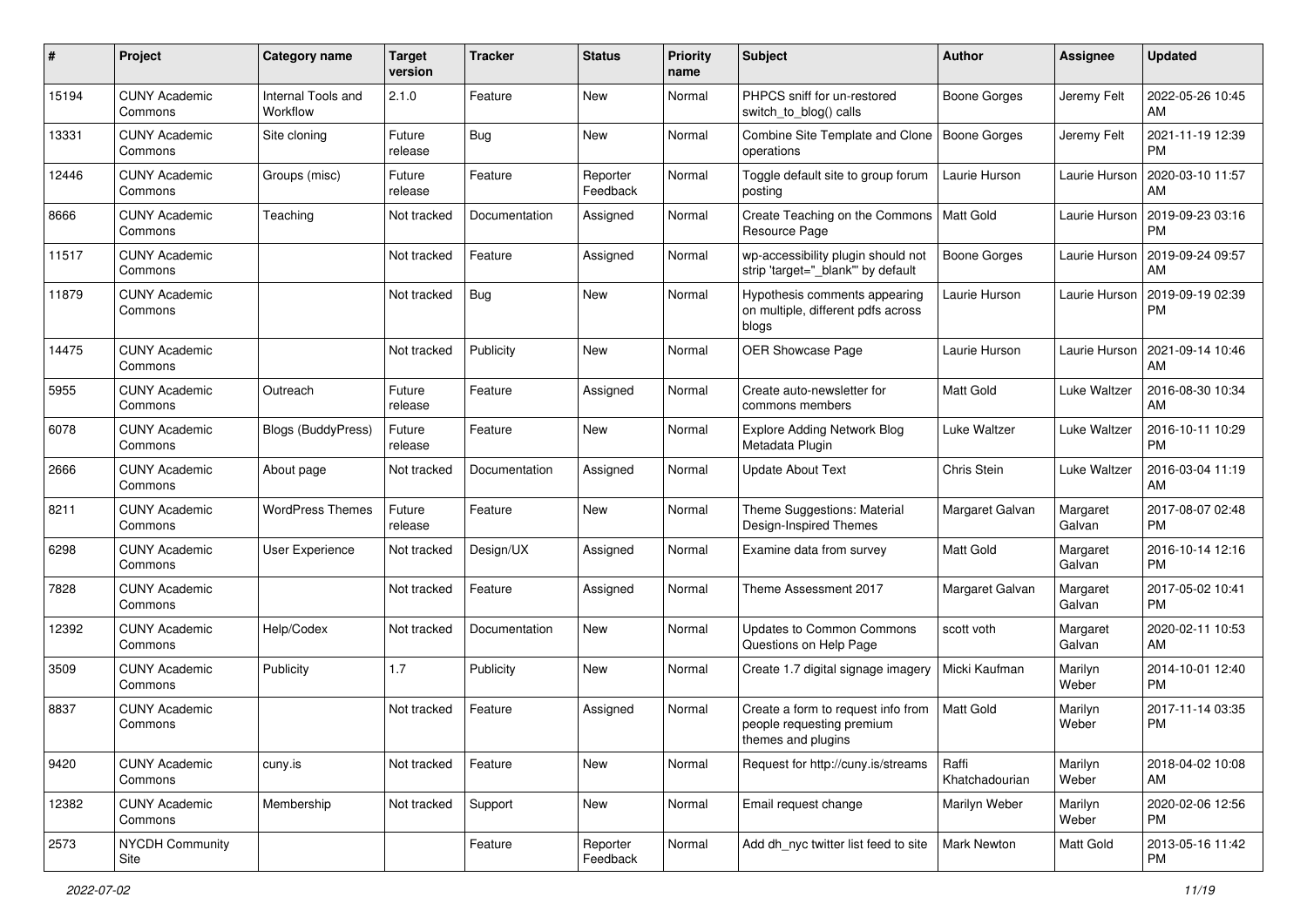| #     | Project                         | <b>Category name</b>     | <b>Target</b><br>version | <b>Tracker</b> | <b>Status</b>        | <b>Priority</b><br>name | <b>Subject</b>                                                                       | <b>Author</b>           | Assignee           | <b>Updated</b>                |
|-------|---------------------------------|--------------------------|--------------------------|----------------|----------------------|-------------------------|--------------------------------------------------------------------------------------|-------------------------|--------------------|-------------------------------|
| 3691  | <b>CUNY Academic</b><br>Commons | <b>WordPress Plugins</b> | Future<br>release        | Bug            | <b>New</b>           | Normal                  | <b>WPMU Domain Mapping</b><br>Debugging on cdev                                      | Raymond Hoh             | Matt Gold          | 2014-12-12 09:04<br>AM        |
| 4225  | <b>CUNY Academic</b><br>Commons | DiRT Integration         | Future<br>release        | Design/UX      | New                  | Normal                  | Add information to DIRT page (in<br>Create a Group)                                  | Samantha Raddatz        | <b>Matt Gold</b>   | 2015-06-26 03:14<br><b>PM</b> |
| 2175  | <b>CUNY Academic</b><br>Commons | WordPress (misc)         | Not tracked              | Support        | Assigned             | Normal                  | Subscibe 2 vs. Jetpack<br>subscription options                                       | local admin             | Matt Gold          | 2016-01-26 04:58<br><b>PM</b> |
| 3657  | <b>CUNY Academic</b><br>Commons | WordPress (misc)         | Not tracked              | Feature        | <b>New</b>           | Normal                  | Create alert for GC email<br>addresses                                               | <b>Matt Gold</b>        | Matt Gold          | 2016-04-14 11:29<br><b>PM</b> |
| 4972  | <b>CUNY Academic</b><br>Commons | Analytics                | Not tracked              | Bug            | New                  | Normal                  | <b>Newsletter Analytics</b>                                                          | Stephen Real            | Matt Gold          | 2015-12-09 12:54<br><b>PM</b> |
| 8607  | <b>CUNY Academic</b><br>Commons |                          | Not tracked              | Support        | New                  | Normal                  | Paypal?                                                                              | Marilyn Weber           | Matt Gold          | 2018-05-15 01:37<br><b>PM</b> |
| 8898  | <b>CUNY Academic</b><br>Commons | Social Paper             | Not tracked              | Feature        | Assigned             | Normal                  | Usage data on docs and social<br>paper                                               | <b>Matt Gold</b>        | Matt Gold          | 2017-11-16 11:32<br>AM        |
| 9015  | <b>CUNY Academic</b><br>Commons | Groups (misc)            | Not tracked              | Outreach       | Assigned             | Normal                  | Email group admins the email<br>addresses of their groups                            | <b>Matt Gold</b>        | Matt Gold          | 2018-01-02 09:54<br>AM        |
| 10839 | <b>CUNY Academic</b><br>Commons | About page               | Not tracked              | Support        | New                  | Normal                  | <b>Mission Statement Needs</b><br>Revision                                           | scott voth              | Matt Gold          | 2018-12-26 10:58<br>AM        |
| 11493 | <b>CUNY Academic</b><br>Commons | Domain Mapping           | Not tracked              | Support        | Reporter<br>Feedback | Normal                  | Domain Mapping Request - Talia<br>Schaffer                                           | scott voth              | Matt Gold          | 2019-08-06 08:39<br>AM        |
| 11545 | <b>CUNY Academic</b><br>Commons | <b>WordPress Plugins</b> | Not tracked              | Support        | New                  | Normal                  | <b>Twitter searches in WordPress</b>                                                 | Gina Cherry             | Matt Gold          | 2019-09-23 01:03<br><b>PM</b> |
| 12484 | <b>CUNY Academic</b><br>Commons |                          | Not tracked              | Support        | Reporter<br>Feedback | Normal                  | Sign up Code for COIL Course<br>starting in March                                    | Laurie Hurson           | Matt Gold          | 2020-03-02 02:26<br><b>PM</b> |
| 8902  | <b>CUNY Academic</b><br>Commons | Design                   | Not tracked              | Feature        | Assigned             | Normal                  | Report back on research on<br><b>BuddyPress themes</b>                               | <b>Matt Gold</b>        | Michael Smith      | 2017-11-10 12:31<br><b>PM</b> |
| 3506  | <b>CUNY Academic</b><br>Commons | Publicity                | 1.7                      | Publicity      | <b>New</b>           | Normal                  | Prepare 1.7 email messaging                                                          | Micki Kaufman           | Micki<br>Kaufman   | 2014-10-01 12:36<br><b>PM</b> |
| 7624  | <b>CUNY Academic</b><br>Commons | BuddyPress (misc)        | Future<br>release        | Design/UX      | New                  | Normal                  | <b>BP Notifications</b>                                                              | Luke Waltzer            | Paige Dupont       | 2017-02-08 10:43<br><b>PM</b> |
| 11393 | <b>CUNY Academic</b><br>Commons |                          | Not tracked              | Publicity      | <b>New</b>           | Normal                  | After 1.15 release, ceate a hero<br>slide and post about adding a site<br>to a group | scott voth              | Patrick<br>Sweeney | 2019-05-14 10:32<br>AM        |
| 11649 | <b>CUNY Academic</b><br>Commons | <b>WordPress Plugins</b> | 2.0.3                    | Bug            | In Progress          | Normal                  | CC license displayed on every<br>page                                                | Gina Cherry             | Raymond<br>Hoh     | 2022-06-29 11:32<br>AM        |
| 16319 | <b>CUNY Academic</b><br>Commons | <b>WordPress Plugins</b> | 2.0.3                    | Bug            | New                  | Normal                  | Request for Events Calendar Pro<br>5.14.2 update                                     | Raymond Hoh             | Raymond<br>Hoh     | 2022-07-01 04:16<br><b>PM</b> |
| 15516 | CUNY Academic<br>Commons        | <b>WordPress Plugins</b> |                          | Bug            | Reporter<br>Feedback | Normal                  | Can't publish or save draft of post<br>on wordpress.com                              | Raffi<br>Khatchadourian | Raymond<br>Hoh     | 2022-03-02 05:52<br><b>PM</b> |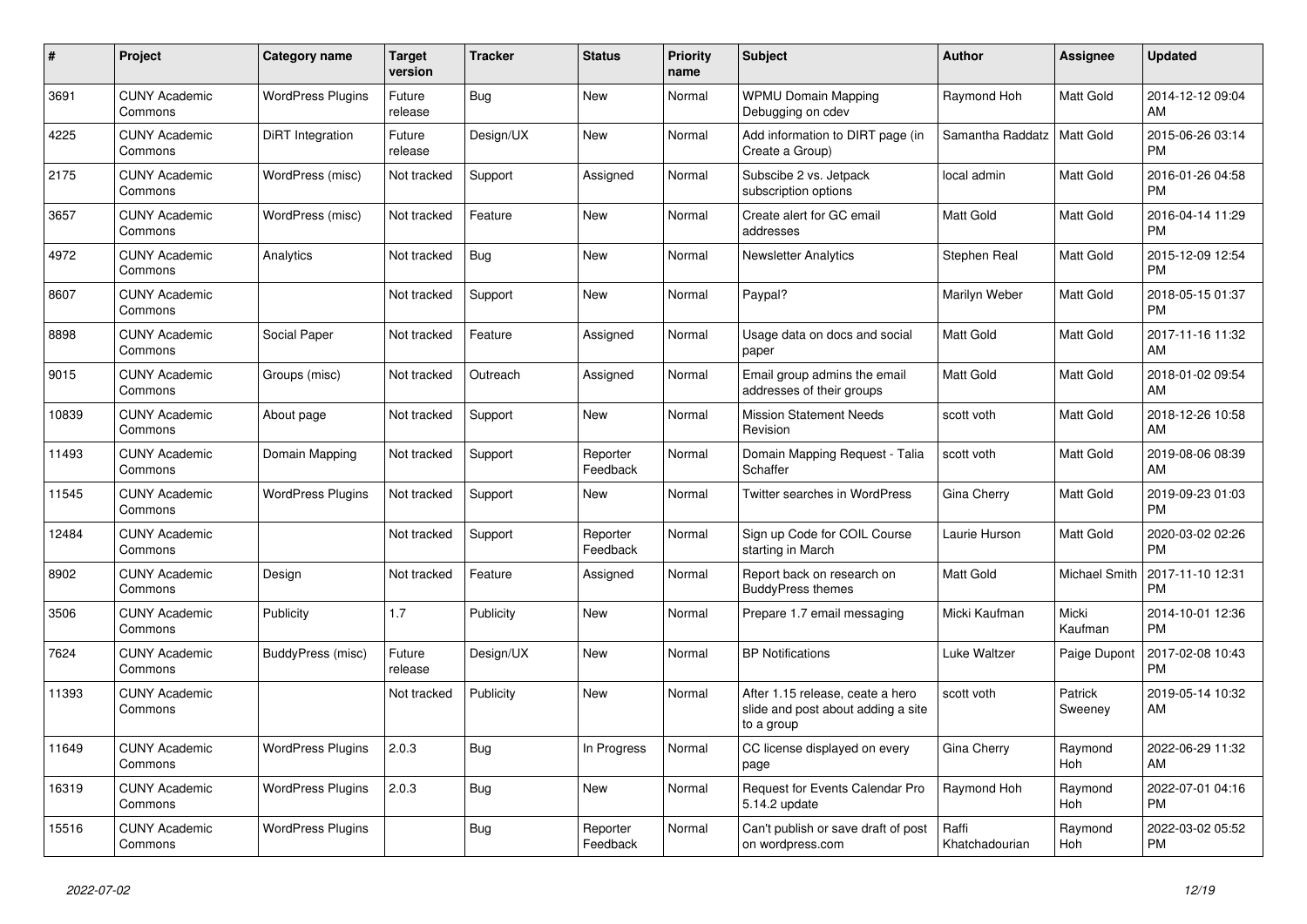| #     | Project                         | Category name            | <b>Target</b><br>version | <b>Tracker</b> | <b>Status</b>        | Priority<br>name | <b>Subject</b>                                                     | <b>Author</b>           | <b>Assignee</b> | <b>Updated</b>                |
|-------|---------------------------------|--------------------------|--------------------------|----------------|----------------------|------------------|--------------------------------------------------------------------|-------------------------|-----------------|-------------------------------|
| 16110 | <b>CUNY Academic</b><br>Commons |                          |                          | Support        | Reporter<br>Feedback | Normal           | remove Creative Commons<br>license from pages?                     | Marilyn Weber           | Raymond<br>Hoh  | 2022-05-17 06:11<br><b>PM</b> |
| 16177 | <b>CUNY Academic</b><br>Commons | Reply By Email           |                          | Bug            | <b>New</b>           | Normal           | Switch to Inbound mode for RBE                                     | Raymond Hoh             | Raymond<br>Hoh  | 2022-05-30 04:32<br><b>PM</b> |
| 16245 | <b>CUNY Academic</b><br>Commons | WordPress (misc)         |                          | <b>Bug</b>     | Reporter<br>Feedback | Normal           | Save Button missing on<br>WordPress Profile page                   | scott voth              | Raymond<br>Hoh  | 2022-06-16 03:09<br><b>PM</b> |
| 2571  | <b>NYCDH Community</b><br>Site  |                          |                          | Feature        | Assigned             | Normal           | Add Google custom search box to<br>homepage                        | <b>Mark Newton</b>      | Raymond<br>Hoh  | 2013-05-18 07:49<br><b>PM</b> |
| 2574  | <b>NYCDH Community</b><br>Site  |                          |                          | Feature        | Assigned             | Normal           | Add Way to Upload Files to<br>Groups                               | Mark Newton             | Raymond<br>Hoh  | 2013-05-18 07:46<br><b>PM</b> |
| 8992  | <b>NYCDH Community</b><br>Site  |                          |                          | <b>Bug</b>     | Assigned             | Normal           | Multiple RBE error reports                                         | <b>Matt Gold</b>        | Raymond<br>Hoh  | 2017-12-11 05:43<br><b>PM</b> |
| 13946 | <b>CUNY Academic</b><br>Commons | <b>WordPress Plugins</b> | 2.1.0                    | Support        | Assigned             | Normal           | Custom Embed handler For<br>OneDrive files                         | scott voth              | Raymond<br>Hoh  | 2022-05-26 10:46<br>AM        |
| 3192  | <b>CUNY Academic</b><br>Commons | Group Forums             | Future<br>release        | Feature        | Assigned             | Normal           | Customizable forum views for<br>bbPress 2.x group forums           | Boone Gorges            | Raymond<br>Hoh  | 2015-11-09 12:47<br><b>PM</b> |
| 3492  | <b>CUNY Academic</b><br>Commons | <b>WordPress Themes</b>  | Future<br>release        | Support        | Assigned             | Normal           | Add CBOX theme to the<br>Commons                                   | scott voth              | Raymond<br>Hoh  | 2014-10-08 05:55<br><b>PM</b> |
| 3517  | <b>CUNY Academic</b><br>Commons | My Commons               | Future<br>release        | Feature        | Assigned             | Normal           | Mute/Unmute My Commons<br>updates                                  | <b>Matt Gold</b>        | Raymond<br>Hoh  | 2015-11-09 01:19<br><b>PM</b> |
| 3536  | <b>CUNY Academic</b><br>Commons | My Commons               | Future<br>release        | Feature        | Assigned             | Normal           | Infinite Scroll on My Commons<br>page                              | <b>Matt Gold</b>        | Raymond<br>Hoh  | 2015-04-13 04:42<br><b>PM</b> |
| 3577  | <b>CUNY Academic</b><br>Commons | My Commons               | Future<br>release        | Design/UX      | Assigned             | Normal           | Replies to items in My Commons                                     | Matt Gold               | Raymond<br>Hoh  | 2015-04-09 05:19<br><b>PM</b> |
| 3662  | <b>CUNY Academic</b><br>Commons | <b>SEO</b>               | Future<br>release        | Feature        | Assigned             | Normal           | Duplicate Content/SEO/Google<br>issues                             | <b>Matt Gold</b>        | Raymond<br>Hoh  | 2015-04-13 04:37<br><b>PM</b> |
| 3939  | <b>CUNY Academic</b><br>Commons | <b>WordPress Plugins</b> | Future<br>release        | Bug            | Hold                 | Normal           | Activity stream support for<br>Co-Authors Plus plugin              | Raymond Hoh             | Raymond<br>Hoh  | 2015-11-09 06:13<br><b>PM</b> |
| 4388  | <b>CUNY Academic</b><br>Commons | WordPress (misc)         | Future<br>release        | <b>Bug</b>     | Assigned             | Normal           | Repeated request for<br>authentication.                            | Alice.Lynn<br>McMichael | Raymond<br>Hoh  | 2015-08-11 07:35<br><b>PM</b> |
| 5282  | <b>CUNY Academic</b><br>Commons | Social Paper             | Future<br>release        | Bug            | New                  | Normal           | Replying via email directs to paper<br>but not individual comment. | Marilyn Weber           | Raymond<br>Hoh  | 2016-03-02 01:48<br><b>PM</b> |
| 7115  | <b>CUNY Academic</b><br>Commons | Groups (misc)            | Future<br>release        | Feature        | Reporter<br>Feedback | Normal           | make licensing info clear during<br>group creation                 | <b>Matt Gold</b>        | Raymond<br>Hoh  | 2020-12-08 11:32<br>AM        |
| 10659 | <b>CUNY Academic</b><br>Commons | Group Forums             | Future<br>release        | Feature        | Assigned             | Normal           | Post to multiple groups via email                                  | <b>Matt Gold</b>        | Raymond<br>Hoh  | 2018-11-15 12:54<br>AM        |
| 11243 | <b>CUNY Academic</b><br>Commons | BuddyPress (misc)        | Future<br>release        | Bug            | <b>New</b>           | Normal           | Audit bp-custom.php                                                | Raymond Hoh             | Raymond<br>Hoh  | 2022-04-26 11:59<br>AM        |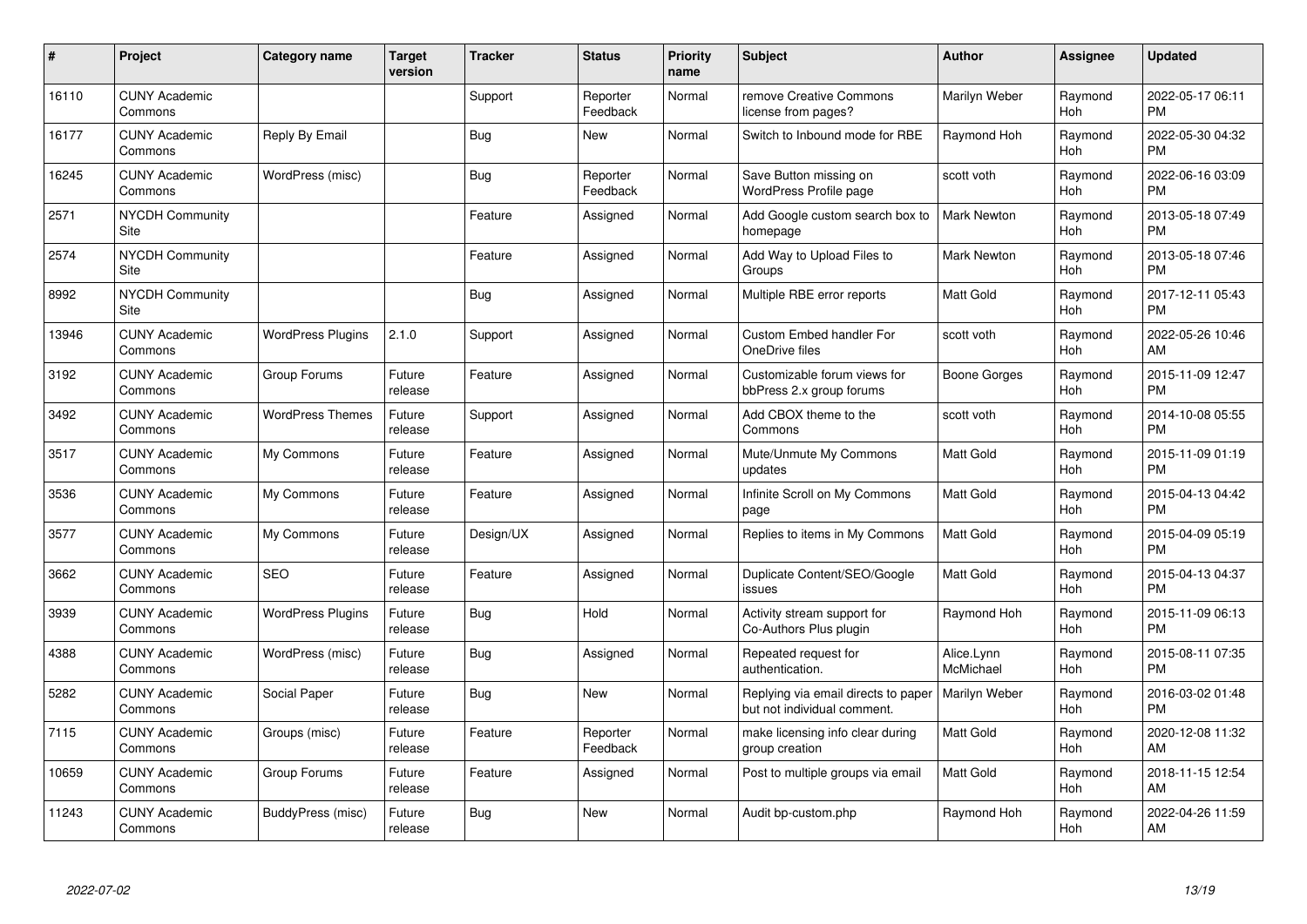| $\#$  | Project                         | <b>Category name</b>     | Target<br>version | <b>Tracker</b> | <b>Status</b>        | Priority<br>name | <b>Subject</b>                                                  | <b>Author</b>    | <b>Assignee</b> | <b>Updated</b>                |
|-------|---------------------------------|--------------------------|-------------------|----------------|----------------------|------------------|-----------------------------------------------------------------|------------------|-----------------|-------------------------------|
| 13358 | <b>CUNY Academic</b><br>Commons | Group Forums             | Future<br>release | Feature        | <b>New</b>           | Normal           | Improved UI for group forum<br>threading settings               | Boone Gorges     | Raymond<br>Hoh  | 2021-11-19 12:27<br><b>PM</b> |
| 14496 | <b>CUNY Academic</b><br>Commons | Domain Mapping           | Future<br>release | Bug            | <b>New</b>           | Normal           | Mapped domain SSO uses<br>third-party cookies                   | Raymond Hoh      | Raymond<br>Hoh  | 2021-05-24 04:03<br><b>PM</b> |
| 3369  | <b>CUNY Academic</b><br>Commons | Reply By Email           | Not tracked       | Outreach       | Hold                 | Normal           | Release reply by email to WP<br>plugin directory                | Matt Gold        | Raymond<br>Hoh  | 2016-03-01 12:46<br><b>PM</b> |
| 6671  | <b>CUNY Academic</b><br>Commons | Reply By Email           | Not tracked       | <b>Bug</b>     | Assigned             | Normal           | "Post too often" RBE error<br>message                           | <b>Matt Gold</b> | Raymond<br>Hoh  | 2016-11-11 09:55<br>AM        |
| 6995  | <b>CUNY Academic</b><br>Commons | Home Page                | Not tracked       | <b>Bug</b>     | Assigned             | Normal           | member filter on homepage not<br>workina                        | <b>Matt Gold</b> | Raymond<br>Hoh  | 2016-12-11 09:46<br><b>PM</b> |
| 7928  | <b>CUNY Academic</b><br>Commons | Group Forums             | Not tracked       | Bug            | <b>New</b>           | Normal           | Duplicate Forum post                                            | Luke Waltzer     | Raymond<br>Hoh  | 2017-04-11 09:27<br><b>PM</b> |
| 8976  | <b>CUNY Academic</b><br>Commons | Reply By Email           | Not tracked       | Feature        | Assigned             | Normal           | Package RBE new topics posting?                                 | <b>Matt Gold</b> | Raymond<br>Hoh  | 2017-12-04 02:34<br><b>PM</b> |
| 8991  | <b>CUNY Academic</b><br>Commons | Reply By Email           | Not tracked       | Bug            | Hold                 | Normal           | RBE duplicate email message<br>issue                            | Matt Gold        | Raymond<br>Hoh  | 2018-02-18 08:53<br><b>PM</b> |
| 9060  | <b>CUNY Academic</b><br>Commons | Commons In A Box         | Not tracked       | Bug            | Hold                 | Normal           | Problems with CBox image library<br>/ upload                    | Lisa Rhody       | Raymond<br>Hoh  | 2018-01-10 03:26<br><b>PM</b> |
| 9346  | <b>CUNY Academic</b><br>Commons | WordPress (misc)         | Not tracked       | Bug            | New                  | Normal           | Clone cetls.bmcc.cuny.edu for<br>development                    | Owen Roberts     | Raymond<br>Hoh  | 2018-03-06 05:35<br><b>PM</b> |
| 9729  | <b>CUNY Academic</b><br>Commons | <b>SEO</b>               | Not tracked       | Support        | New                  | Normal           | 503 Errors showing on<br>newlaborforum.cuny.edu                 | Diane Krauthamer | Raymond<br>Hoh  | 2018-05-22 04:48<br><b>PM</b> |
| 10262 | <b>CUNY Academic</b><br>Commons |                          | Not tracked       | Bug            | Reporter<br>Feedback | Normal           | Newsletter Plugin: Broken Image<br>at Bottom of All Newsletters | Mark Webb        | Raymond<br>Hoh  | 2018-08-30 05:17<br><b>PM</b> |
| 11149 | <b>CUNY Academic</b><br>Commons |                          | Not tracked       | Support        | Reporter<br>Feedback | Normal           | comments getting blocked                                        | Marilyn Weber    | Raymond<br>Hoh  | 2019-03-26 11:40<br>AM        |
| 11624 | <b>CUNY Academic</b><br>Commons | WordPress (misc)         | Not tracked       | Support        | New                  | Normal           | Change pages into posts or swap<br>database for a Commons site? | Stephen Klein    | Raymond<br>Hoh  | 2019-07-09 11:04<br>AM        |
| 12004 | <b>CUNY Academic</b><br>Commons |                          | Not tracked       | Support        | Reporter<br>Feedback | Normal           | Notifications for spam blog<br>comments                         | Gina Cherry      | Raymond<br>Hoh  | 2019-11-01 12:05<br><b>PM</b> |
| 12741 | <b>CUNY Academic</b><br>Commons | <b>WordPress Plugins</b> | Not tracked       | Support        | Reporter<br>Feedback | Normal           | <b>Tableau Public Viz Block</b>                                 | Marilyn Weber    | Raymond<br>Hoh  | 2020-05-12 11:00<br>AM        |
| 13286 | <b>CUNY Academic</b><br>Commons |                          | Not tracked       | Support        | New                  | Normal           | problem connecting with<br><b>WordPress app</b>                 | Marilyn Weber    | Raymond<br>Hoh  | 2020-09-08 11:16<br>AM        |
| 13328 | <b>CUNY Academic</b><br>Commons | Group Forums             | Not tracked       | Bug            | Reporter<br>Feedback | Normal           | cross-posting in two related<br>groups                          | Marilyn Weber    | Raymond<br>Hoh  | 2020-09-15 10:39<br><b>PM</b> |
| 13430 | CUNY Academic<br>Commons        | Reply By Email           | Not tracked       | Bug            | <b>New</b>           | Normal           | Delay in RBE                                                    | Luke Waltzer     | Raymond<br>Hoh  | 2020-10-13 11:16<br>AM        |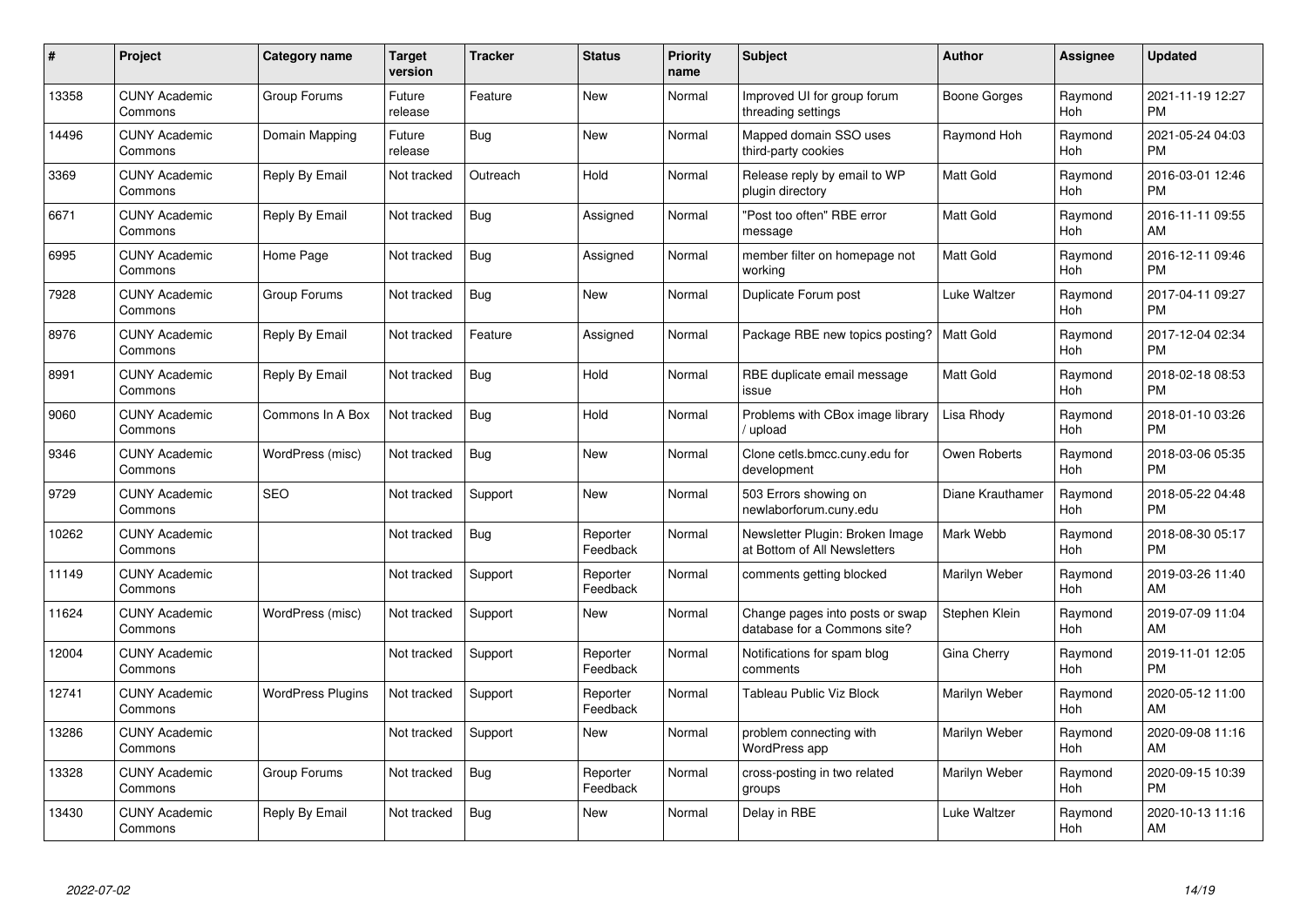| #     | Project                         | <b>Category name</b>     | <b>Target</b><br>version | <b>Tracker</b> | <b>Status</b>        | Priority<br>name | <b>Subject</b>                                                        | <b>Author</b>           | <b>Assignee</b>     | <b>Updated</b>                |
|-------|---------------------------------|--------------------------|--------------------------|----------------|----------------------|------------------|-----------------------------------------------------------------------|-------------------------|---------------------|-------------------------------|
| 14983 | <b>CUNY Academic</b><br>Commons | WordPress (misc)         | Not tracked              | Support        | Reporter<br>Feedback | Normal           | "Read More" tag not working                                           | Rebecca Krisel          | Raymond<br>Hoh      | 2021-11-23 01:17<br><b>PM</b> |
| 14994 | <b>CUNY Academic</b><br>Commons | cdev.gc.cuny.edu         | Not tracked              | Support        | In Progress          | Normal           | Clear Cache on CDEV                                                   | scott voth              | Raymond<br>Hoh      | 2021-12-07 03:51<br><b>PM</b> |
| 497   | <b>CUNY Academic</b><br>Commons | <b>WordPress Plugins</b> | Future<br>release        | Feature        | Assigned             | Normal           | Drag and Drop Ordering on<br><b>Gallery Post Plugin</b>               | Matt Gold               | Ron Rennick         | 2015-11-09 06:18<br><b>PM</b> |
| 308   | <b>CUNY Academic</b><br>Commons | Registration             | Future<br>release        | Feature        | <b>New</b>           | Normal           | Group recommendations for<br>signup process                           | Boone Gorges            | Samantha<br>Raddatz | 2015-11-09 05:07<br><b>PM</b> |
| 481   | <b>CUNY Academic</b><br>Commons | Groups (misc)            | Future<br>release        | Feature        | Assigned             | Normal           | ability to archive inactive groups<br>and blogs                       | Michael Mandiberg       | Samantha<br>Raddatz | 2015-11-09 05:56<br><b>PM</b> |
| 653   | <b>CUNY Academic</b><br>Commons | Group Blogs              | Future<br>release        | Feature        | Assigned             | Normal           | Redesign Integration of Groups<br>and Blogs                           | <b>Matt Gold</b>        | Samantha<br>Raddatz | 2015-11-09 05:40<br><b>PM</b> |
| 1105  | <b>CUNY Academic</b><br>Commons | WordPress (misc)         | Future<br>release        | Feature        | Assigned             | Normal           | Rephrase Blog Privacy Options                                         | Matt Gold               | Samantha<br>Raddatz | 2015-11-09 06:19<br><b>PM</b> |
| 3458  | <b>CUNY Academic</b><br>Commons | Groups (misc)            | Future<br>release        | Feature        | Assigned             | Normal           | Filter Members of Group by<br>Campus                                  | Michael Smith           | Samantha<br>Raddatz | 2014-09-26 08:32<br><b>PM</b> |
| 3473  | <b>CUNY Academic</b><br>Commons | User Experience          | Future<br>release        | Feature        | Assigned             | Normal           | Commons profile: Add help info<br>about "Positions" replacing "title" | Keith Miyake            | Samantha<br>Raddatz | 2015-11-09 02:28<br><b>PM</b> |
| 4221  | <b>CUNY Academic</b><br>Commons | Group Forums             | Future<br>release        | Design/UX      | Assigned             | Normal           | Add 'Number of Posts' display<br>option to Forum page                 | Samantha Raddatz        | Samantha<br>Raddatz | 2015-06-26 02:21<br><b>PM</b> |
| 4226  | <b>CUNY Academic</b><br>Commons | <b>BuddyPress Docs</b>   | Future<br>release        | Design/UX      | New                  | Normal           | Add option to connect a Doc with<br>a Group                           | Samantha Raddatz        | Samantha<br>Raddatz | 2015-09-09 04:08<br><b>PM</b> |
| 4253  | <b>CUNY Academic</b><br>Commons | <b>Public Portfolio</b>  | Future<br>release        | Design/UX      | <b>New</b>           | Normal           | Encourage users to add portfolio<br>content                           | Samantha Raddatz        | Samantha<br>Raddatz | 2015-07-07 11:32<br>AM        |
| 4404  | <b>CUNY Academic</b><br>Commons | Public Portfolio         | Future<br>release        | Design/UX      | Assigned             | Normal           | Change color of permissions info<br>on portfolio editing interface    | <b>Matt Gold</b>        | Samantha<br>Raddatz | 2015-08-11 05:28<br><b>PM</b> |
| 4622  | <b>CUNY Academic</b><br>Commons | <b>Public Portfolio</b>  | Future<br>release        | Design/UX      | New                  | Normal           | <b>Profile Visibility Settings</b>                                    | Samantha Raddatz        | Samantha<br>Raddatz | 2015-09-21 12:18<br><b>PM</b> |
| 4661  | <b>CUNY Academic</b><br>Commons | User Experience          | Future<br>release        | Bug            | Assigned             | Normal           | Simplify Events text                                                  | Matt Gold               | Samantha<br>Raddatz | 2015-10-02 09:06<br><b>PM</b> |
| 5183  | <b>CUNY Academic</b><br>Commons | Social Paper             | Future<br>release        | Design/UX      | New                  | Normal           | Creating a new paper when<br>viewing an existing paper                | Raffi<br>Khatchadourian | Samantha<br>Raddatz | 2016-02-02 12:09<br><b>PM</b> |
| 5225  | <b>CUNY Academic</b><br>Commons | Registration             | Future<br>release        | Feature        | Assigned             | Normal           | On-boarding Issues                                                    | Luke Waltzer            | Samantha<br>Raddatz | 2016-02-12 02:58<br><b>PM</b> |
| 5397  | <b>CUNY Academic</b><br>Commons | Social Paper             | Future<br>release        | Feature        | New                  | Normal           | frustrating to have to<br>enable/disable in SP                        | Marilyn Weber           | Samantha<br>Raddatz | 2016-04-20 03:39<br><b>PM</b> |
| 4027  | CUNY Academic<br>Commons        | Commons In A Box         | Not tracked              | Design/UX      | Assigned             | Normal           | Usability review of CBOX update<br>procedures                         | <b>Matt Gold</b>        | Samantha<br>Raddatz | 2015-05-11 06:36<br><b>PM</b> |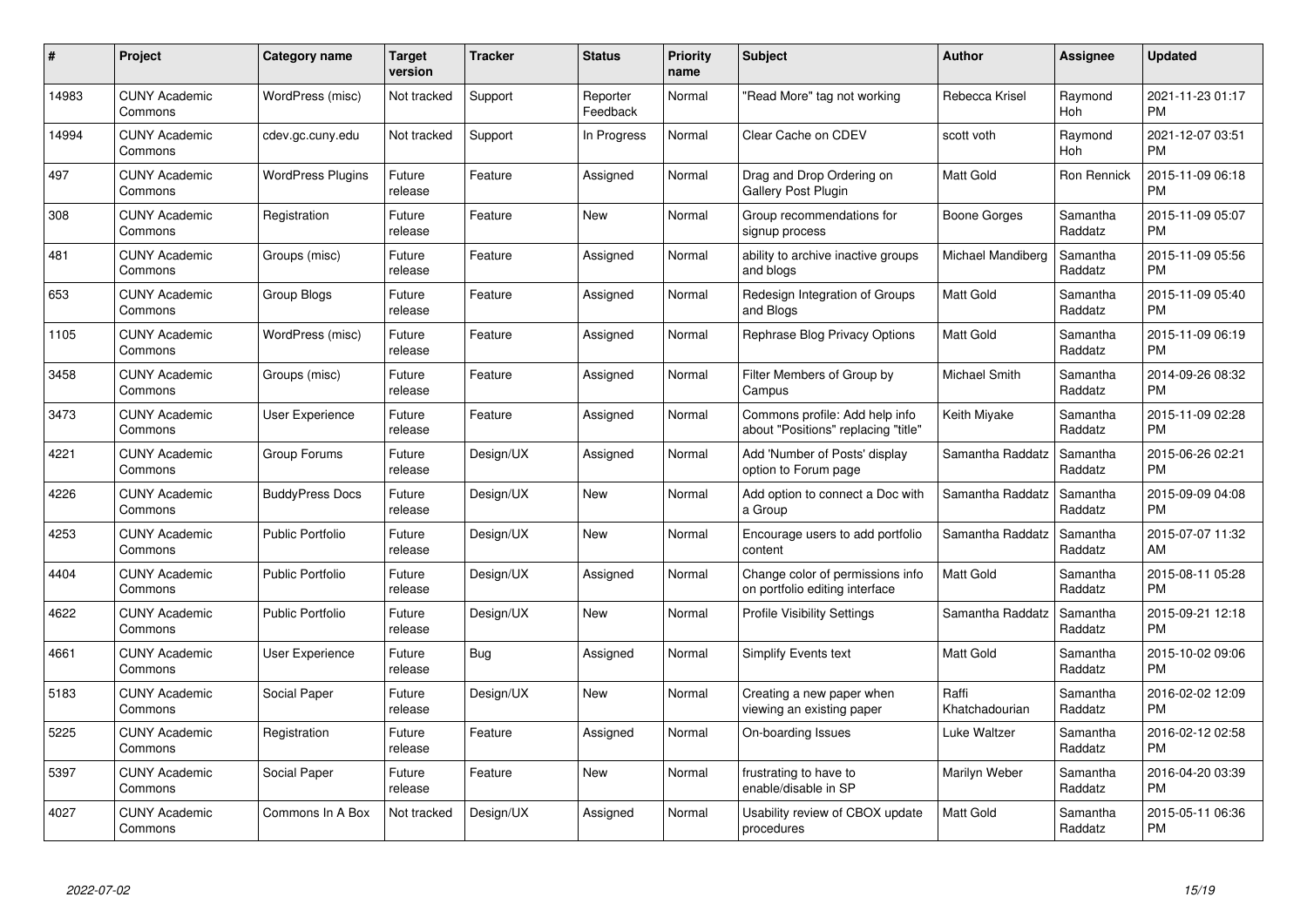| #     | Project                         | Category name               | <b>Target</b><br>version | Tracker       | <b>Status</b>        | Priority<br>name | <b>Subject</b>                                                                                                                               | Author              | <b>Assignee</b>     | <b>Updated</b>                |
|-------|---------------------------------|-----------------------------|--------------------------|---------------|----------------------|------------------|----------------------------------------------------------------------------------------------------------------------------------------------|---------------------|---------------------|-------------------------------|
| 4235  | <b>CUNY Academic</b><br>Commons |                             | Not tracked              | Design/UX     | Assigned             | Normal           | Explore user experience around<br>comments on forum topics vs docs                                                                           | Matt Gold           | Samantha<br>Raddatz | 2015-07-21 10:23<br>AM        |
| 4986  | <b>CUNY Academic</b><br>Commons | ZenDesk                     | Not tracked              | Support       | Assigned             | Normal           | Prepare documentation for<br>Zendesk re web widget                                                                                           | Matt Gold           | Samantha<br>Raddatz | 2016-02-25 03:09<br><b>PM</b> |
| 5298  | <b>CUNY Academic</b><br>Commons |                             | Not tracked              | Publicity     | New                  | Normal           | Survey Pop-Up Text                                                                                                                           | Samantha Raddatz    | Samantha<br>Raddatz | 2016-03-22 12:27<br><b>PM</b> |
| 5317  | <b>CUNY Academic</b><br>Commons | <b>Group Blogs</b>          | Not tracked              | Bug           | Reporter<br>Feedback | Normal           | Notifications of New Post Didn't<br>Come                                                                                                     | Luke Waltzer        | Samantha<br>Raddatz | 2016-03-21 10:41<br><b>PM</b> |
| 10439 | <b>CUNY Academic</b><br>Commons | Design                      | 2.1.0                    | Design/UX     | New                  | Normal           | Create Style Guide for Commons                                                                                                               | Sonja Leix          | Sara Cannon         | 2022-06-28 01:43<br><b>PM</b> |
| 10580 | <b>CUNY Academic</b><br>Commons | Information<br>Architecture | Future<br>release        | Design/UX     | New                  | Normal           | Primary nav item review                                                                                                                      | <b>Boone Gorges</b> | Sara Cannon         | 2022-06-28 01:29<br><b>PM</b> |
| 3510  | <b>CUNY Academic</b><br>Commons | Publicity                   | 1.7                      | Publicity     | Assigned             | Normal           | Post on the News Blog re: 'My<br>Commons'                                                                                                    | Micki Kaufman       | Sarah<br>Morgano    | 2014-10-15 11:18<br>AM        |
| 3511  | <b>CUNY Academic</b><br>Commons | Publicity                   | 1.7                      | Publicity     | Assigned             | Normal           | Social media for 1.7                                                                                                                         | Micki Kaufman       | Sarah<br>Morgano    | 2014-10-14 03:32<br><b>PM</b> |
| 5826  | <b>CUNY Academic</b><br>Commons | <b>WordPress Plugins</b>    | Future<br>release        | Support       | Reporter<br>Feedback | Normal           | <b>Remove Subscription Options</b><br>plugin from directory                                                                                  | Sarah Morgano       | Sarah<br>Morgano    | 2016-10-21 04:14<br><b>PM</b> |
| 2612  | <b>CUNY Academic</b><br>Commons |                             | Not tracked              | Publicity     | Assigned             | Normal           | Pinterest site for the Commons                                                                                                               | local admin         | Sarah<br>Morgano    | 2016-03-04 11:19<br>AM        |
| 4222  | <b>CUNY Academic</b><br>Commons | <b>User Experience</b>      | Future<br>release        | Design/UX     | New                  | Normal           | Add information to 'Delete<br>Account' page                                                                                                  | Samantha Raddatz    | scott voth          | 2015-06-26 11:35<br>AM        |
| 14787 | <b>CUNY Academic</b><br>Commons | Plugin Packages             | Future<br>release        | Feature       | New                  | Normal           | Creating a "Design" plugin<br>package                                                                                                        | Laurie Hurson       | scott voth          | 2022-04-27 04:56<br><b>PM</b> |
| 636   | <b>CUNY Academic</b><br>Commons | WordPress (misc)            | Not tracked              | Support       | Assigned             | Normal           | Create Lynda.com-like Table of<br>Contents for Prospective Tutorial<br><b>Screencasts</b>                                                    | <b>Matt Gold</b>    | scott voth          | 2016-02-23 03:12<br><b>PM</b> |
| 3524  | <b>CUNY Academic</b><br>Commons | Documentation               | Not tracked              | Documentation | Assigned             | Normal           | Post describing all you can do<br>when starting up a new blog/group                                                                          | Matt Gold           | scott voth          | 2014-10-04 12:56<br><b>PM</b> |
| 3565  | <b>CUNY Academic</b><br>Commons | My Commons                  | Not tracked              | Documentation | <b>New</b>           | Normal           | Load Newest inconsistencies                                                                                                                  | Chris Stein         | scott voth          | 2015-11-09 01:16<br><b>PM</b> |
| 6115  | <b>CUNY Academic</b><br>Commons | Publicity                   | Not tracked              | Feature       | Assigned             | Normal           | create digital signage for GC                                                                                                                | <b>Matt Gold</b>    | scott voth          | 2016-10-11 10:09<br><b>PM</b> |
| 9908  | <b>CUNY Academic</b><br>Commons |                             | Not tracked              | Feature       | New                  | Normal           | Is it possible to send email<br>updates to users (or an email<br>address not on the list) for only a<br>single page AFTER being<br>prompted? | Michael Shields     | scott voth          | 2018-06-11 01:34<br><b>PM</b> |
| 11883 | <b>CUNY Academic</b><br>Commons | Help/Codex                  | Not tracked              | Support       | New                  | Normal           | Need Embedding Help Page<br>Update (Tableau)                                                                                                 | Anthony Wheeler     | scott voth          | 2019-09-24 08:49<br>AM        |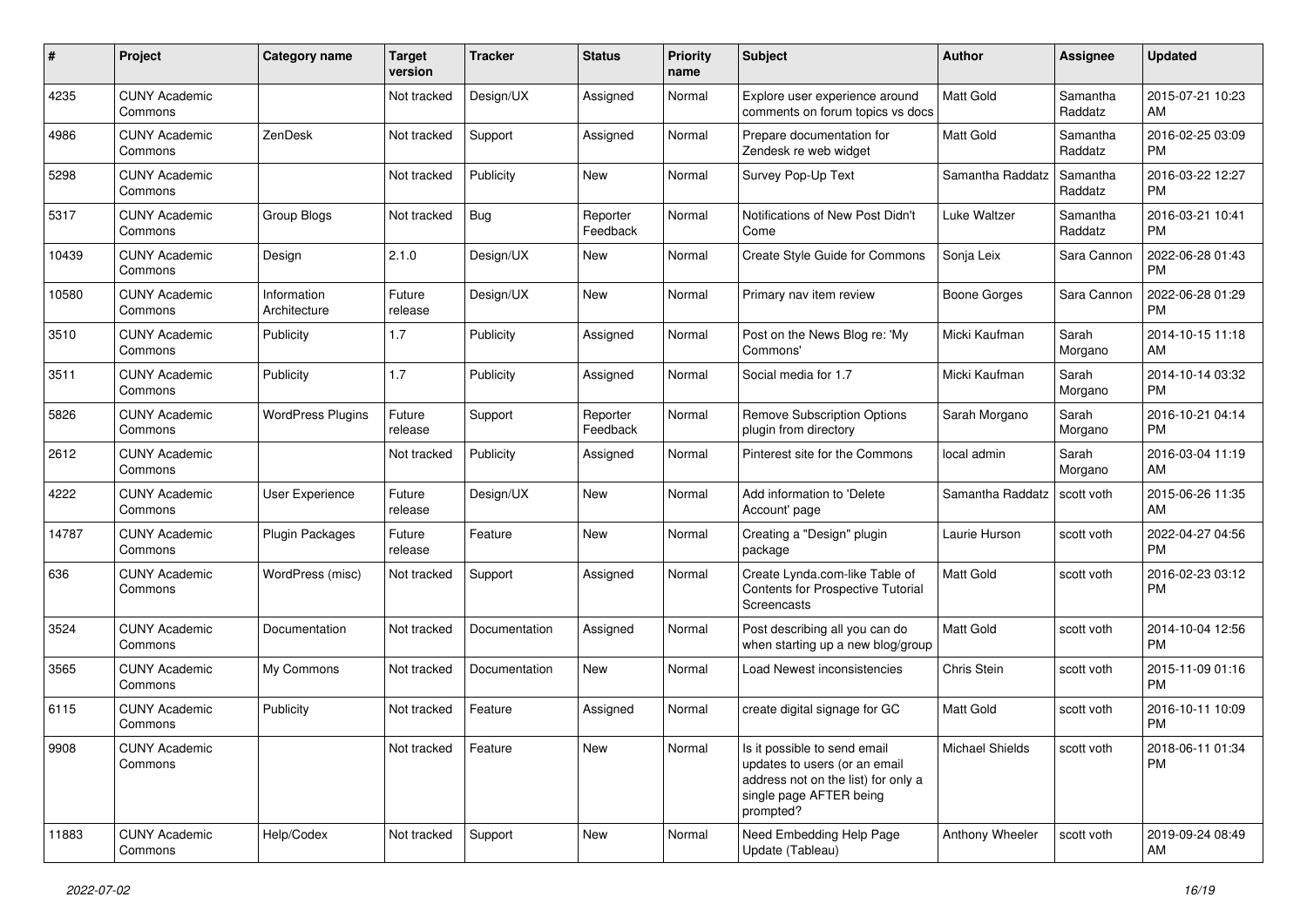| #     | Project                         | <b>Category name</b>     | <b>Target</b><br>version | <b>Tracker</b> | <b>Status</b>        | <b>Priority</b><br>name | <b>Subject</b>                                                     | <b>Author</b>           | Assignee            | <b>Updated</b>                |
|-------|---------------------------------|--------------------------|--------------------------|----------------|----------------------|-------------------------|--------------------------------------------------------------------|-------------------------|---------------------|-------------------------------|
| 12247 | <b>CUNY Academic</b><br>Commons | Publicity                | Not tracked              | Support        | <b>New</b>           | Normal                  | Screenshot of First Commons<br>Homepage                            | scott voth              | scott voth          | 2020-01-14 12:08<br><b>PM</b> |
| 14394 | <b>CUNY Academic</b><br>Commons |                          | Not tracked              | Feature        | <b>New</b>           | Normal                  | Commons News Site - redesign                                       | scott voth              | scott voth          | 2021-09-14 10:46<br>AM        |
| 4070  | <b>CUNY Academic</b><br>Commons | Analytics                | Not tracked              | Support        | Assigned             | Normal                  | Request for JITP site analytics                                    | <b>Matt Gold</b>        | Seth Persons        | 2016-02-23 03:09<br><b>PM</b> |
| 4635  | <b>CUNY Academic</b><br>Commons | Authentication           | Future<br>release        | Feature        | <b>New</b>           | Normal                  | Allow non-WP authentication                                        | Boone Gorges            | Sonja Leix          | 2019-03-01 02:05<br><b>PM</b> |
| 11789 | <b>CUNY Academic</b><br>Commons | Courses                  | Future<br>release        | Feature        | <b>New</b>           | Normal                  | Ability to remove item from<br>Courses list                        | Laurie Hurson           | Sonja Leix          | 2019-09-24 12:28<br><b>PM</b> |
| 11834 | <b>CUNY Academic</b><br>Commons | <b>Group Files</b>       | Future<br>release        | Feature        | <b>New</b>           | Normal                  | Improved tools for managing<br>group file folders                  | Boone Gorges            | Sonja Leix          | 2019-09-06 03:55<br><b>PM</b> |
| 5316  | <b>CUNY Academic</b><br>Commons | <b>User Experience</b>   | Future<br>release        | Feature        | Assigned             | Normal                  | Prompt user email address<br>updates                               | <b>Matt Gold</b>        | Stephen Real        | 2016-12-21 03:30<br><b>PM</b> |
| 6665  | <b>CUNY Academic</b><br>Commons |                          | Not tracked              | Publicity      | New                  | Normal                  | Dead Link in 1.10 announcement<br>post                             | Paige Dupont            | Stephen Real        | 2016-12-01 03:11<br><b>PM</b> |
| 8440  | <b>CUNY Academic</b><br>Commons | Onboarding               | Not tracked              | Bug            | <b>New</b>           | Normal                  | Create Test Email Accounts for<br><b>Onboarding Project</b>        | Stephen Real            | Stephen Real        | 2017-08-01 09:49<br><b>PM</b> |
| 9643  | <b>CUNY Academic</b><br>Commons | Publicity                | Not tracked              | Feature        | <b>New</b>           | Normal                  | Create a page on the Commons<br>for logos etc.                     | Stephen Real            | Stephen Real        | 2018-04-24 10:53<br>AM        |
| 3090  | <b>CUNY Academic</b><br>Commons | Twitter page             | Future<br>release        | Feature        | Assigned             | Normal                  | Prevent Retweets from showing<br>up on Commons twitter page        | <b>Matt Gold</b>        | Tahir Butt          | 2016-10-24 11:31<br>AM        |
| 6426  | <b>CUNY Academic</b><br>Commons | Spam/Spam<br>Prevention  | Future<br>release        | Feature        | Assigned             | Normal                  | Force captcha on all comments?                                     | Matt Gold               | <b>Tahir Butt</b>   | 2016-10-24 02:06<br><b>PM</b> |
| 5581  | <b>CUNY Academic</b><br>Commons | Analytics                | Future<br>release        | Feature        | Assigned             | Normal                  | Explore alternatives to Google<br>Analytics                        | <b>Matt Gold</b>        | Valerie<br>Townsend | 2020-04-17 03:12<br><b>PM</b> |
| 5679  | <b>CUNY Academic</b><br>Commons | Analytics                | Not tracked              | Feature        | New                  | Normal                  | Logged In Users for GA                                             | <b>Valerie Townsend</b> | Valerie<br>Townsend | 2016-06-11 09:49<br>AM        |
| 6356  | <b>CUNY Academic</b><br>Commons | <b>WordPress Plugins</b> | Future<br>release        | Bug            | Reporter<br>Feedback | Low                     | Should Subscribe2 be<br>deprecated?                                | Luke Waltzer            |                     | 2017-03-20 12:20<br><b>PM</b> |
| 13912 | <b>CUNY Academic</b><br>Commons |                          | Not tracked              | Feature        | Hold                 | Low                     | posting "missed schedule"                                          | Marilyn Weber           |                     | 2021-02-23 10:46<br>AM        |
| 2576  | <b>NYCDH Community</b><br>Site  |                          |                          | Bug            | Hold                 | Low                     | Test Next Button in Javascript<br><b>Tutorial Under Activities</b> | <b>Mark Newton</b>      | Alex Gil            | 2013-05-18 02:55<br><b>PM</b> |
| 2577  | <b>NYCDH Community</b><br>Site  |                          |                          | Feature        | Assigned             | Low                     | Investigate Potential to Add Links<br>to the Forum                 | <b>Mark Newton</b>      | Alex Gil            | 2013-05-16 09:40<br><b>PM</b> |
| 2618  | NYCDH Community<br>Site         |                          |                          | Bug            | Assigned             | Low                     | Mark blogs as spam when created<br>by users marked as spam         | <b>Matt Gold</b>        | Boone<br>Gorges     | 2013-06-09 11:38<br><b>PM</b> |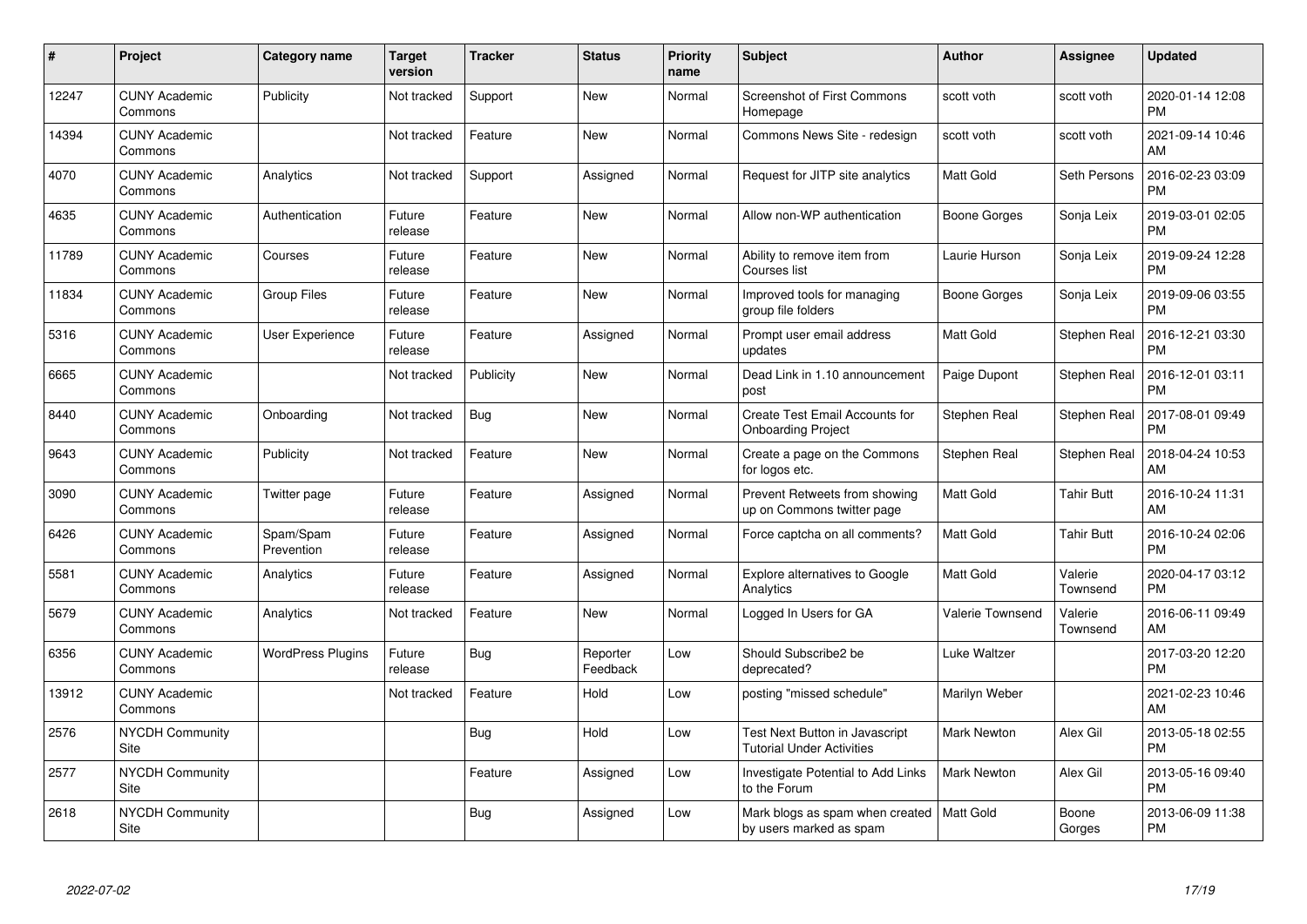| $\pmb{\#}$ | Project                         | <b>Category name</b>     | <b>Target</b><br>version | Tracker    | <b>Status</b>        | <b>Priority</b><br>name | <b>Subject</b>                                                                                  | <b>Author</b>       | Assignee           | <b>Updated</b>                |
|------------|---------------------------------|--------------------------|--------------------------|------------|----------------------|-------------------------|-------------------------------------------------------------------------------------------------|---------------------|--------------------|-------------------------------|
| 58         | <b>CUNY Academic</b><br>Commons | BuddyPress (misc)        | Future<br>release        | Feature    | Assigned             | Low                     | Make member search sortable by<br>last name                                                     | Roberta Brody       | Boone<br>Gorges    | 2010-08-26 02:38<br><b>PM</b> |
| 519        | <b>CUNY Academic</b><br>Commons | <b>BuddyPress Docs</b>   | Future<br>release        | Feature    | Assigned             | Low                     | TOC for individual docs - for new<br>BP "wiki-like" plugin                                      | scott voth          | Boone<br>Gorges    | 2015-11-09 05:54<br><b>PM</b> |
| 1165       | <b>CUNY Academic</b><br>Commons | <b>Email Invitations</b> | Future<br>release        | Feature    | Assigned             | Low                     | Allow saved lists of invitees under<br><b>Send Invites</b>                                      | Boone Gorges        | Boone<br>Gorges    | 2015-11-09 06:03<br><b>PM</b> |
| 1166       | <b>CUNY Academic</b><br>Commons | <b>Email Invitations</b> | Future<br>release        | Feature    | <b>New</b>           | Low                     | Better organizational tools for Sent   Boone Gorges<br>Invites                                  |                     | Boone<br>Gorges    | 2015-11-09 06:02<br><b>PM</b> |
| 1167       | <b>CUNY Academic</b><br>Commons | <b>Email Invitations</b> | Future<br>release        | Feature    | New                  | Low                     | Allow email invitations to be resent                                                            | Boone Gorges        | Boone<br>Gorges    | 2015-11-12 12:53<br>AM        |
| 1417       | <b>CUNY Academic</b><br>Commons | <b>BuddyPress Docs</b>   | Future<br>release        | Feature    | Assigned             | Low                     | Bulk actions for BuddyPress Docs                                                                | <b>Boone Gorges</b> | Boone<br>Gorges    | 2016-10-17 10:41<br><b>PM</b> |
| 1562       | <b>CUNY Academic</b><br>Commons | <b>WordPress Plugins</b> | Future<br>release        | Feature    | Assigned             | Low                     | Play with NYT Collaborative<br><b>Authoring Tool</b>                                            | Matt Gold           | Boone<br>Gorges    | 2015-01-05 08:47<br><b>PM</b> |
| 2013       | <b>CUNY Academic</b><br>Commons | <b>Public Portfolio</b>  | Future<br>release        | Feature    | Assigned             | Low                     | Have Profile Privacy Options show<br>up only for filled-in fields                               | Matt Gold           | Boone<br>Gorges    | 2015-11-09 06:09<br><b>PM</b> |
| 2223       | <b>CUNY Academic</b><br>Commons | <b>WordPress Plugins</b> | Future<br>release        | Feature    | Assigned             | Low                     | Add Participad to the CUNY<br><b>Academic Commons</b>                                           | Matt Gold           | Boone<br>Gorges    | 2014-09-17 10:03<br><b>PM</b> |
| 2325       | <b>CUNY Academic</b><br>Commons | BuddyPress (misc)        | Future<br>release        | Feature    | Assigned             | Low                     | Profile should have separate fields   local admin<br>for first/last names                       |                     | Boone<br>Gorges    | 2015-11-09 06:09<br><b>PM</b> |
| 2610       | <b>CUNY Academic</b><br>Commons | Group Invitations        | Future<br>release        | Feature    | Assigned             | Low                     | Request: Custom invitation<br>message to group invites                                          | local admin         | Boone<br>Gorges    | 2015-11-09 06:13<br><b>PM</b> |
| 3048       | <b>CUNY Academic</b><br>Commons | <b>Public Portfolio</b>  | Future<br>release        | Feature    | New                  | Low                     | Images for rich text profile fields                                                             | Boone Gorges        | Boone<br>Gorges    | 2014-02-19 12:56<br><b>PM</b> |
| 3080       | <b>CUNY Academic</b><br>Commons | <b>Group Files</b>       | Future<br>release        | Feature    | Assigned             | Low                     | Create a system to keep track of<br>file changes                                                | <b>Matt Gold</b>    | Boone<br>Gorges    | 2014-02-26 10:04<br><b>PM</b> |
| 5052       | <b>CUNY Academic</b><br>Commons | Social Paper             | Future<br>release        | Feature    | <b>New</b>           | Low                     | Sentence by sentence or line by<br>line comments (SP suggestion #3)                             | Marilyn Weber       | Boone<br>Gorges    | 2016-02-11 10:24<br><b>PM</b> |
| 6389       | <b>CUNY Academic</b><br>Commons | <b>BuddyPress Docs</b>   | Future<br>release        | Feature    | New                  | Low                     | Make Discussion Area Visible<br>When Editing a Doc                                              | Luke Waltzer        | Boone<br>Gorges    | 2016-10-21 04:16<br><b>PM</b> |
| 8675       | <b>CUNY Academic</b><br>Commons | <b>User Onboarding</b>   | Future<br>release        | <b>Bug</b> | Reporter<br>Feedback | Low                     | Add new User search screen calls<br>for the input of email address but<br>doesn't work with one | Paul Hebert         | Boone<br>Gorges    | 2017-10-11 11:17<br>AM        |
| 3615       | <b>CUNY Academic</b><br>Commons | Redmine                  | Not tracked              | Feature    | <b>New</b>           | Low                     | Create Redmine issues via email                                                                 | Dominic Giglio      | Boone<br>Gorges    | 2017-11-16 11:36<br>AM        |
| 3354       | <b>CUNY Academic</b><br>Commons | <b>Group Files</b>       | Future<br>release        | Feature    | Assigned             | Low                     | Allow Group Download of Multiple<br><b>Selected Files</b>                                       | <b>Matt Gold</b>    | <b>Chris Stein</b> | 2014-08-01 08:50<br>AM        |
| 940        | <b>CUNY Academic</b><br>Commons | Redmine                  | Future<br>release        | Feature    | Assigned             | Low                     | Communication with users after<br>releases                                                      | Matt Gold           | Dominic<br>Giglio  | 2012-09-09 04:36<br><b>PM</b> |